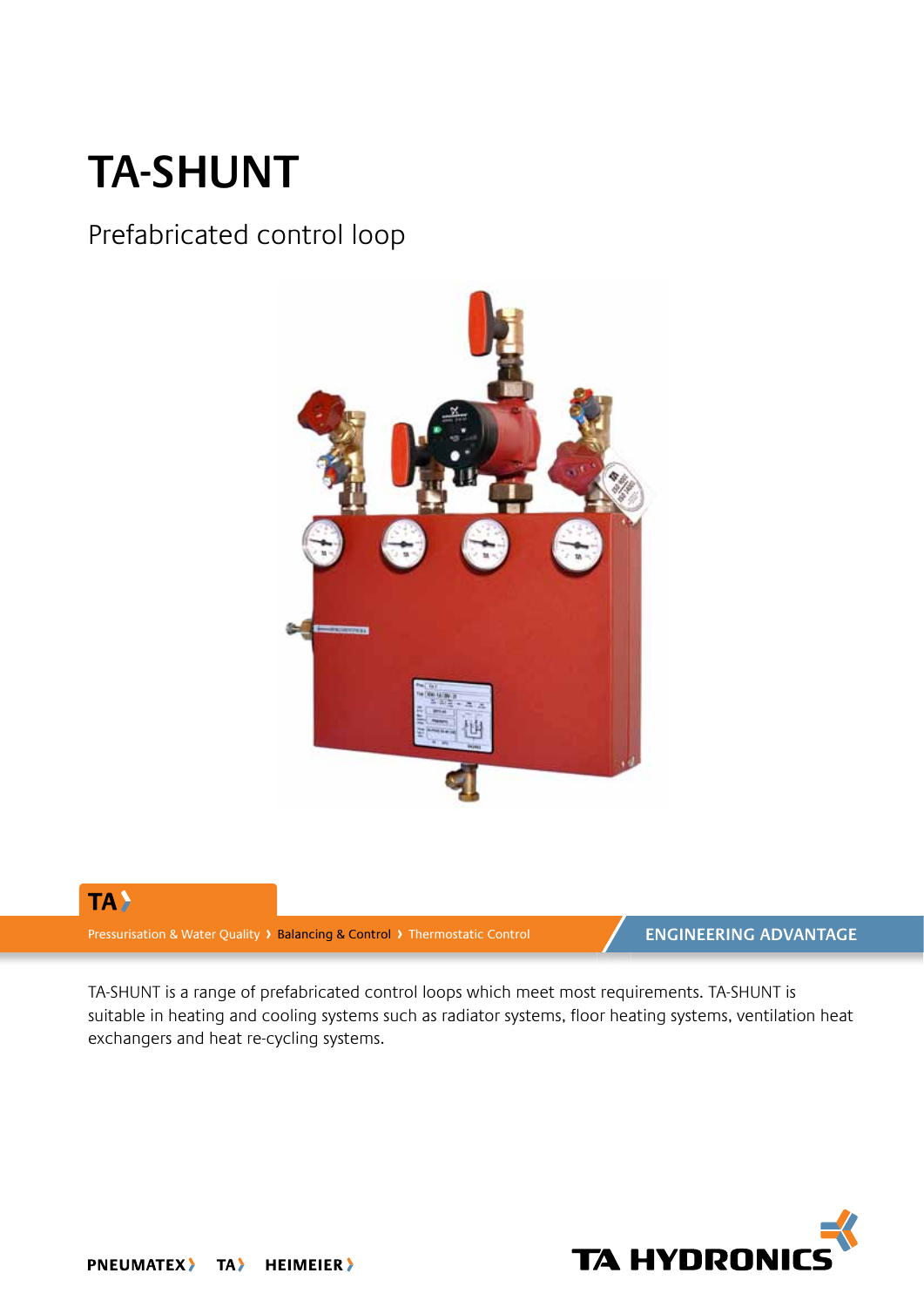#### **Δp valve option**

Delivers desired differential pressure ensuring accurate balancing and control.

#### **Easy balancing and good compatibility**

Primary and secondary circuits return pipes are provided with TA's balancing valves.

#### **Flexibility**

Control loop type can be made to customer specification.



### **Technical description**

#### **Applications:**

TA-SHUNT is made for the following types of control circuits:

**1.** Constant flow in primary and secondary circuit.

**2.** Variable flow in primary circuit and constant flow in secondary circuit.

**4.** Constant flow in primary and secondary circuit and where the control valve loads the secondary circuit, so-called Norwegian coupling.

**5.** Water-borne heat recycling with variable flow in the air inlet circuit and constant flow in the outlet air circuit.

**7.** Variable flow in primary circuit and constant flow in secondary circuit. Stabilization of the differential pressure over a control valve.

TA-SHUNT can be used in systems with up to 50% glycol content.

#### **Pressure class:**

#### PN 6

All components in the prefabricated control loop are classified to at least PN 6. If PN 10 is needed, please specify this when ordering.

#### **Temperature:**

Max media temperature: 95°C Min media temperature: -10°C Certain pumps require special versions.

**Union dimension:** DN 20 - 100

#### **Gate and ball valves:**

DN 20-50: Globo H Ball valve DN 65-100: TA 60 Gate valve

#### **Balancing valves:**

DN 10-50: STAD DN 65-100: STAF DN 15-100: STAP

#### **Control valves:**

2-way: V222, V241. 3-way: V321, V341.

#### **Kvs control valves:**

0,25 - 160 in the Renard series.

#### **Pipe packages:**

DN 20-50 according to ISO 65 (Carbon steel tubes suitable for screwing in accordance with ISO 7/1). DN 65-100 pressure vessel pipes, seamless Stainless steel or copper pipe packages can be tendered on request.

#### **Thermometers:**

Graduated 0-120°C for heating. -40°C - +40°C for cooling/ recycling.

#### **Insulation:**

Heating: Non-combustible mineral wool Cooling: Armaflex condensate insulation

#### **Protective box:**

DN 20-100: Plastic-coated sheet metal box.

#### **Circulation pump:**

TA-SHUNT can be equipped with Grundfos, WILO, Flygt etc. pumps as standard.

#### **Non-return valve:**

Non-return valves are not included as standard, but must be ordered separately. The placement of the non-return valve is however shown in the schematic drawings over each principle coupling.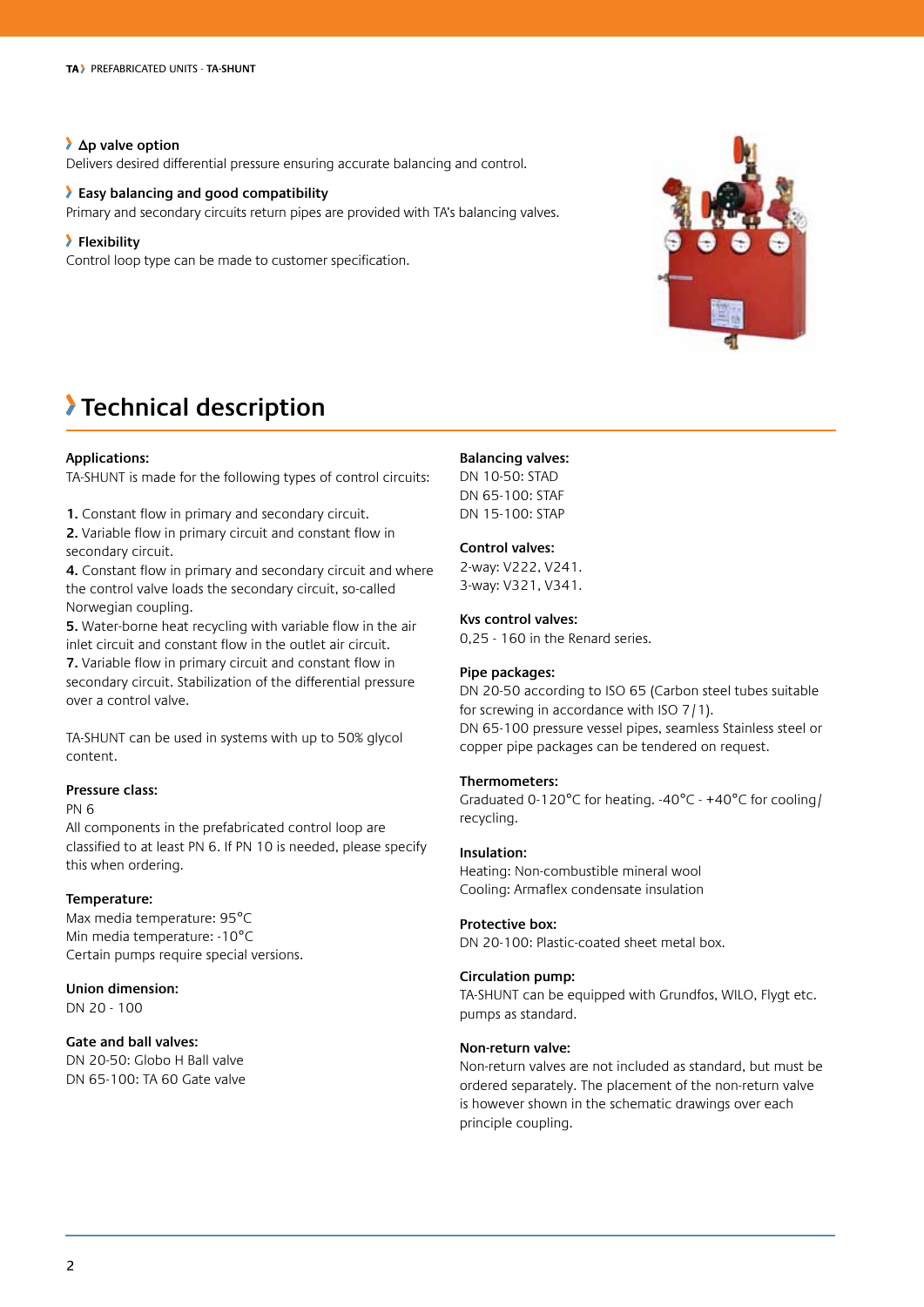### **Mechanical construction**

#### **General**

TA-SHUNT is made in all sizes from DN 20 to DN 100. TA SHUNT is available in five different alternatives of coupling. Each alternative can be delivered with different types of connection procedures.

**Standard:** Pipe connections on of TA Shunt.

*Special:* Other connection procuedures.

Control loops up to DN 50 are connected by means of pipe threads. DN 65 and larger are connected by means of flanged joints.

**NOTE!** Mating flanges are supplied for flanged joints.

#### **Control valves**

The control loop is designed for use with Schneider Electric's (t.a.c.) control valves, but can also be ordered with other makes.

The specifications are found in the documentation provided by each make.

Control equipment and actuators for control valves are not included.

#### **Balancing**

Primary and secondary circuits return pipes are provided with TA Hydronics balancing valves, STAD up to DN 50 and STAF as from DN 65. The valves have measurement points, draining (STAD) and also function as shut-off valves. When used for balancing and controlling media flow, please refer to the separate catalogue for STAD, STAF.

To stabilize the differential pressure over a control valve, STAP/STAD(STAF) are used. See Principle coupling 7.

#### **Shut-offs**

Primary and secondary circuits inlet connections are provided with shut-off valves. For DN 20-50, TA-Shunt for heat are provided with ball valves. TA-Shunt for cooling are provided with geared ball valves.

DN 65-100 are provided with ball-type gate valves.

#### **Measurement connections:**

The prefabricated control loop is provided with measurement connections on the primary and secondary circuits inlet pipes, to permit measurement of available pressure, pressure drop and temperature in connected circuits.

#### **Pump**

TA-SHUNT is normally delivered with a circulation pump for the secondary circuit. The pump is installed in the supply pipe outside the box, but inside the shut-off valve. The location outside the box makes the pump easily accessible for service or repair, and the pump motor gets good cooling, which also ensures longer endurance.

Threaded pumps are supplied ready installed in the valve groups. Flanged pumps are not mounted when supplied, in order to avoid making the valve groups unnecessarily bulky and heavy. Installation has been prepared by TA Hydronics, however, and is easy to do on site with the installation components provided.

TA-Shunt can also be supplied, prepared for pump installation, which means that the installation components accompany the pump. Finally, the control loops can be supplied without either pumps or preparation for pumps.

#### **Insulation - box**

TA-Shunt from DN 20 to DN 100 are insulated as standard with non-flammable mineral wool for heating systems and with Armaflex condensation insulation on TA-Shunt intended for refrigerant transmission systems.

External valves with couplings or flanges are not insulated. The control loop is provided with a plastic-coated sheet metal box, which is easy to dismantle for inspection.

#### **Mounting**

A bracket for wall mounting is included as standard for all control loops. DN 65 and larger also have muffs underneath for support feet, if used. A floor mounting stand is available as an option, but the muffs for support legs are then omitted.

#### **Type plate**

A self-adhesive type plate is fixed to the front of the box. The type plate includes the following:

- Pos specifies the section of the installation which the shunt valve group serves
- Type gives the characteristic data of the TA-Shunt
- Year of manufacture
- Max pressure and temperature
- Pump type and data are specified for pumps delivered with the TA-Shunt
- Principle coupling is given, with a connection diagram

#### **Document pocket**

There is an A5-format document pocket on the rear of the TA-Shunt.

#### **Thermometers**

4 thermometers are installed in each prefabricated control loop. The thermometers for heating are graduated 0-120°C and for cold/heat recycling they are graduated -40°C -  $+40^{\circ}$ C.

#### **Draining**

The control loops is equipped with a separate drain device, SAV with R1/2 for hose connection. If the control loop is installed so that the SAV is uppermost, it can be used for venting.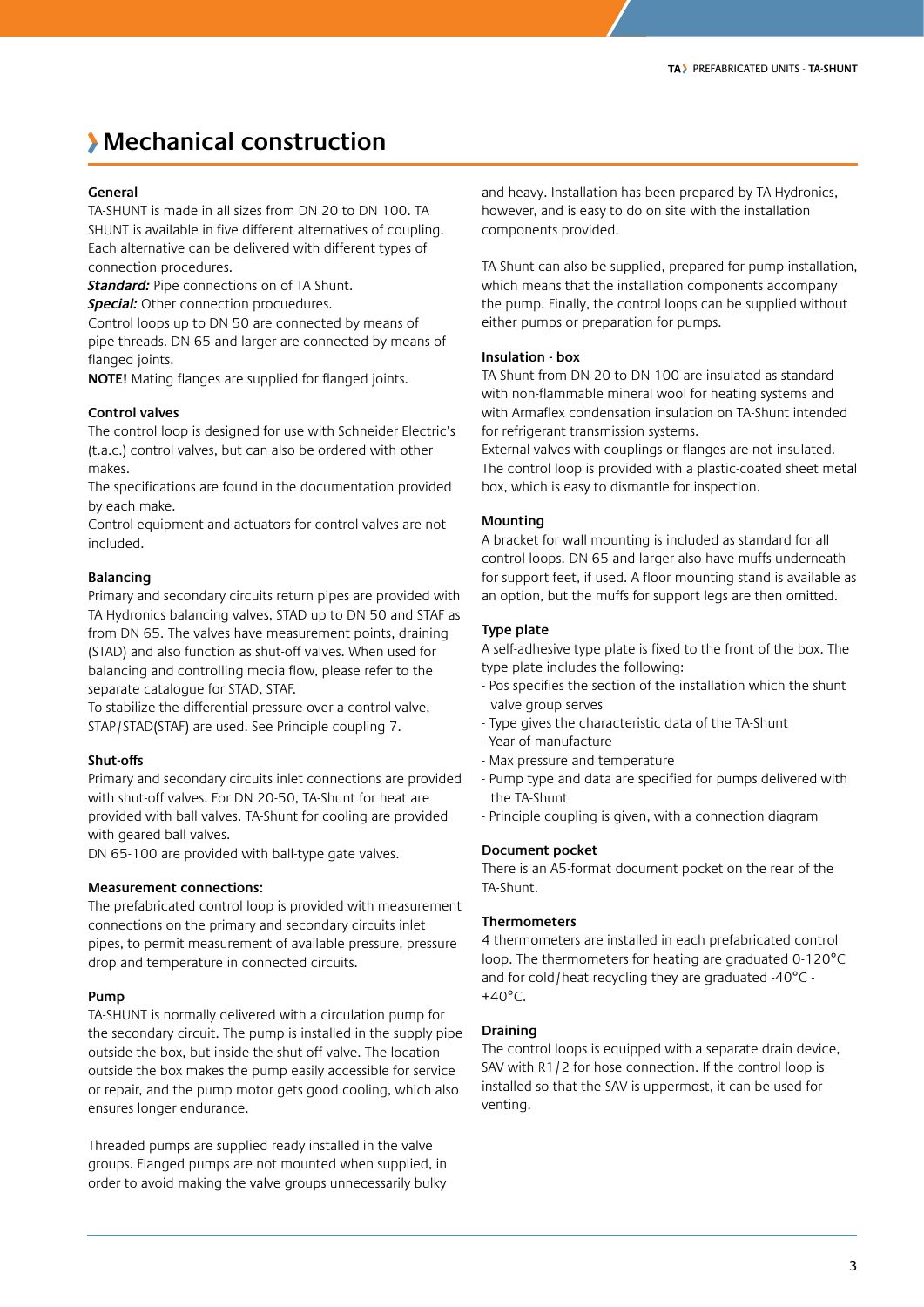### **Dimension sketch**



| Prefabraicated<br>control loop, DN | A                 | В   | c   | D   | F   | G    | ĸ   | L   | Weight***<br>kg |
|------------------------------------|-------------------|-----|-----|-----|-----|------|-----|-----|-----------------|
| 20                                 | 150               | 35  | 145 | 120 | 310 | 430  | 90  | 100 | 9               |
| 25                                 | 170               | 45  | 170 | 170 | 415 | 600  | 100 | 110 | 17              |
| 32                                 | 170               | 45  | 190 | 170 | 415 | 600  | 100 | 110 | 20              |
| 40                                 | 220               | 55  | 200 | 220 | 530 | 770  | 120 | 140 | 30              |
| 50                                 | 220               | 55  | 230 | 220 | 530 | 770  | 120 | 140 | 37              |
| 65                                 | 230               | 75  | 350 | 230 | 640 | 840  | 165 | 200 | 90-130          |
| 80                                 | 280               | 80  | 380 | 280 | 780 | 1000 | 180 | 230 | 180-230         |
| 100                                | $310*$<br>$400**$ | 110 | 420 | 310 | 900 | 1150 | 200 | 260 | 210-280         |

Dimensions can vary, depending on version. If the relevant dimensions have to be verified, please contact closest sales office.

\*) 2-way control valve

\*\*) 3-way control valve

\*\*\*) Excl pump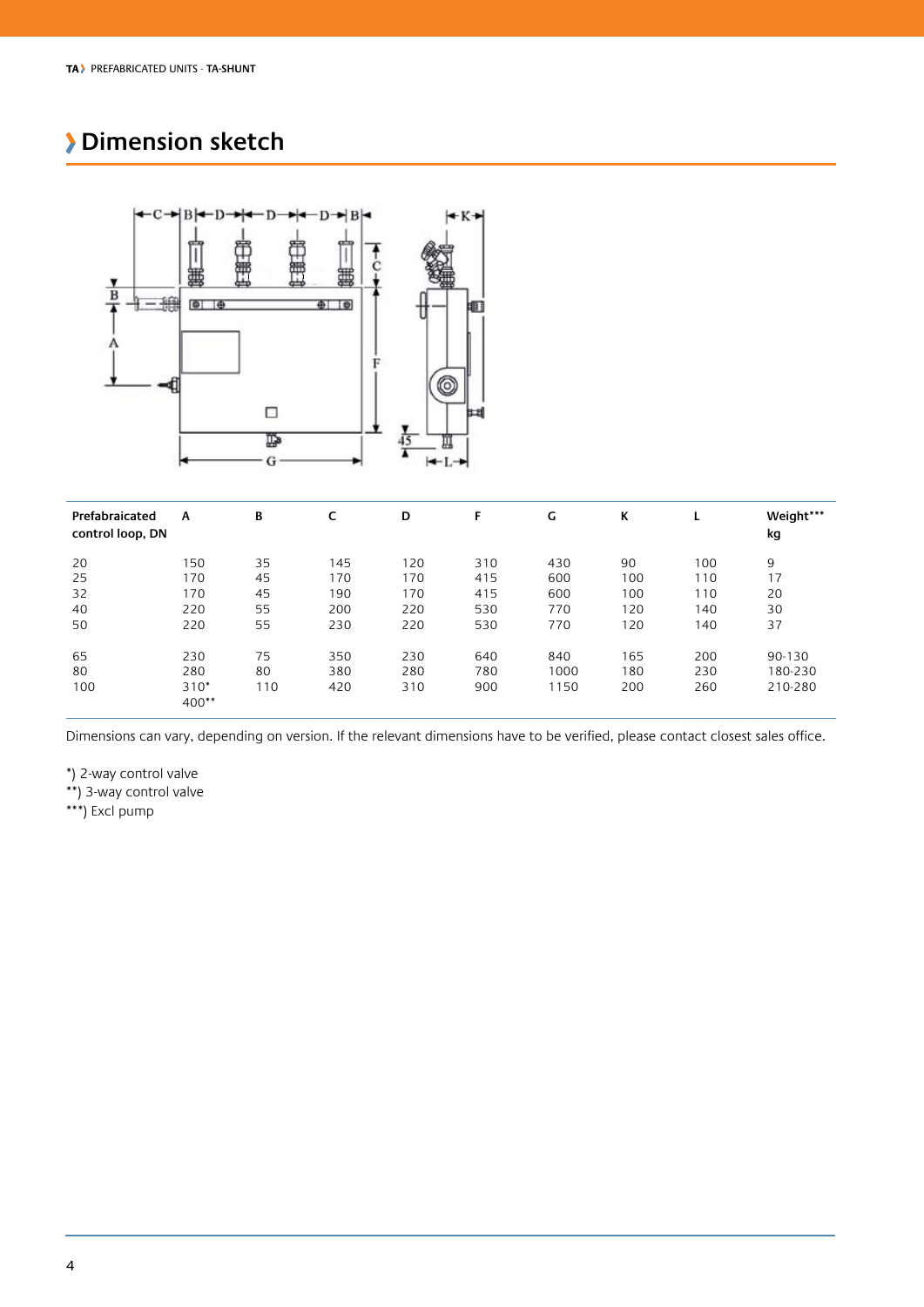### **Valve table - control valves**

#### **2-way valves**

| z-way vaives                |                             |            |           |                   |               |
|-----------------------------|-----------------------------|------------|-----------|-------------------|---------------|
| Designation                 | Characteristic              | <b>Kvs</b> | <b>DN</b> | <b>Article No</b> | <b>EAN</b>    |
| V241                        | <b>EOM</b>                  | 0.25       | 15        | 54 241-115        | 7318793185105 |
|                             | $\boldsymbol{\epsilon}$     | 0,40       | 15        | 54 241-215        | 7318793185303 |
| $\boldsymbol{\mu}$          | $\boldsymbol{\mathfrak{c}}$ | 0,63       | 15        | 54 241-315        | 7318793185402 |
| $\boldsymbol{\mu}$          | $\boldsymbol{\mathfrak{c}}$ | 1,0        | 15        | 54 241-415        | 7318793185501 |
| $\boldsymbol{\mu}$          | $\boldsymbol{\mathfrak{c}}$ | 1,6        | 15        | 54 241-515        | 7318793185600 |
| $\epsilon$                  | $\boldsymbol{\mathfrak{c}}$ | 2,5        | 15        | 54 241-615        | 7318793186102 |
| $\boldsymbol{\epsilon}$     | $\boldsymbol{\mathfrak{c}}$ | 4,0        | 15        | 54 241-715        | 7318793186201 |
| $\boldsymbol{\mathfrak{u}}$ | $\boldsymbol{\mathfrak{c}}$ | 6,3        | 20        | 54 241-820        | 7318793186409 |
| $\epsilon$                  | $\boldsymbol{\mu}$          | 10         | 25        | 54 241-725        | 7318793186300 |
| $\epsilon$                  | $\boldsymbol{\mu}$          | 16         | 32        | 54 241-532        | 7318793185808 |
| $\epsilon$                  | $\boldsymbol{\mu}$          | 25         | 40        | 54 241-540        | 7318793185907 |
| $\boldsymbol{\mathfrak{u}}$ | $\boldsymbol{\mu}$          | 38         | 50        | 54 241-550        | 7318793186003 |
| V222                        | EQ%                         | 63         | 65        | 54 222-665        | 7318793884602 |
|                             | $\epsilon$                  | 100        | 80        | 54 222-780        | 7318793884701 |
| $\overline{\mathbf{u}}$     | $\boldsymbol{\mathfrak{u}}$ | 160        | 100       | 54 222-990        | 7318793884800 |

#### **3-way valves**

| Designation<br>Characteristic<br><b>DN</b><br><b>Article No</b><br><b>EAN</b><br><b>Kvs</b><br>15<br>7318793190406<br>V341<br>1,6<br>EOM-Komp<br>54 341-515<br>$\epsilon\epsilon$<br>66<br>15<br>2,5<br>7318793190901<br>54 341-615<br>$\boldsymbol{\mathfrak{u}}$<br>$\epsilon\epsilon$<br>15<br>4,0<br>7318793191007<br>54 341-715<br>$\boldsymbol{\mathfrak{u}}$<br>$\overline{\mathbf{u}}$<br>6,3<br>7318793191205<br>20<br>54 341-820<br>$\boldsymbol{\mathfrak{u}}$<br>$\epsilon\epsilon$<br>25<br>10<br>54 341-725<br>7318793191106<br>$\boldsymbol{\mathfrak{u}}$<br>$\boldsymbol{\mathfrak{c}}$<br>16<br>32<br>7318793190604<br>54 341-532<br>$\epsilon$<br>$\boldsymbol{\mathfrak{u}}$<br>25<br>40<br>7318793190703<br>54 341-540<br>$\boldsymbol{\mathfrak{u}}$<br>$\boldsymbol{\epsilon}\boldsymbol{\epsilon}$<br>38<br>50<br>54 341-550<br>7318793190802<br>63<br>65<br>7318793884909<br>V321<br>54 321-665<br>EQ%-Komp<br>$\epsilon\epsilon$<br>$\boldsymbol{\mu}$<br>80<br>100<br>54 321-680<br>7318793885005<br>$\overline{\mathbf{u}}$<br>$\boldsymbol{\mu}$<br>160<br>54 321-690<br>7318793885104<br>100 |  |  |  |
|----------------------------------------------------------------------------------------------------------------------------------------------------------------------------------------------------------------------------------------------------------------------------------------------------------------------------------------------------------------------------------------------------------------------------------------------------------------------------------------------------------------------------------------------------------------------------------------------------------------------------------------------------------------------------------------------------------------------------------------------------------------------------------------------------------------------------------------------------------------------------------------------------------------------------------------------------------------------------------------------------------------------------------------------------------------------------------------------------------------------------|--|--|--|
|                                                                                                                                                                                                                                                                                                                                                                                                                                                                                                                                                                                                                                                                                                                                                                                                                                                                                                                                                                                                                                                                                                                            |  |  |  |
|                                                                                                                                                                                                                                                                                                                                                                                                                                                                                                                                                                                                                                                                                                                                                                                                                                                                                                                                                                                                                                                                                                                            |  |  |  |
|                                                                                                                                                                                                                                                                                                                                                                                                                                                                                                                                                                                                                                                                                                                                                                                                                                                                                                                                                                                                                                                                                                                            |  |  |  |
|                                                                                                                                                                                                                                                                                                                                                                                                                                                                                                                                                                                                                                                                                                                                                                                                                                                                                                                                                                                                                                                                                                                            |  |  |  |
|                                                                                                                                                                                                                                                                                                                                                                                                                                                                                                                                                                                                                                                                                                                                                                                                                                                                                                                                                                                                                                                                                                                            |  |  |  |
|                                                                                                                                                                                                                                                                                                                                                                                                                                                                                                                                                                                                                                                                                                                                                                                                                                                                                                                                                                                                                                                                                                                            |  |  |  |
|                                                                                                                                                                                                                                                                                                                                                                                                                                                                                                                                                                                                                                                                                                                                                                                                                                                                                                                                                                                                                                                                                                                            |  |  |  |
|                                                                                                                                                                                                                                                                                                                                                                                                                                                                                                                                                                                                                                                                                                                                                                                                                                                                                                                                                                                                                                                                                                                            |  |  |  |
|                                                                                                                                                                                                                                                                                                                                                                                                                                                                                                                                                                                                                                                                                                                                                                                                                                                                                                                                                                                                                                                                                                                            |  |  |  |
|                                                                                                                                                                                                                                                                                                                                                                                                                                                                                                                                                                                                                                                                                                                                                                                                                                                                                                                                                                                                                                                                                                                            |  |  |  |
|                                                                                                                                                                                                                                                                                                                                                                                                                                                                                                                                                                                                                                                                                                                                                                                                                                                                                                                                                                                                                                                                                                                            |  |  |  |
|                                                                                                                                                                                                                                                                                                                                                                                                                                                                                                                                                                                                                                                                                                                                                                                                                                                                                                                                                                                                                                                                                                                            |  |  |  |

### **Coding template**

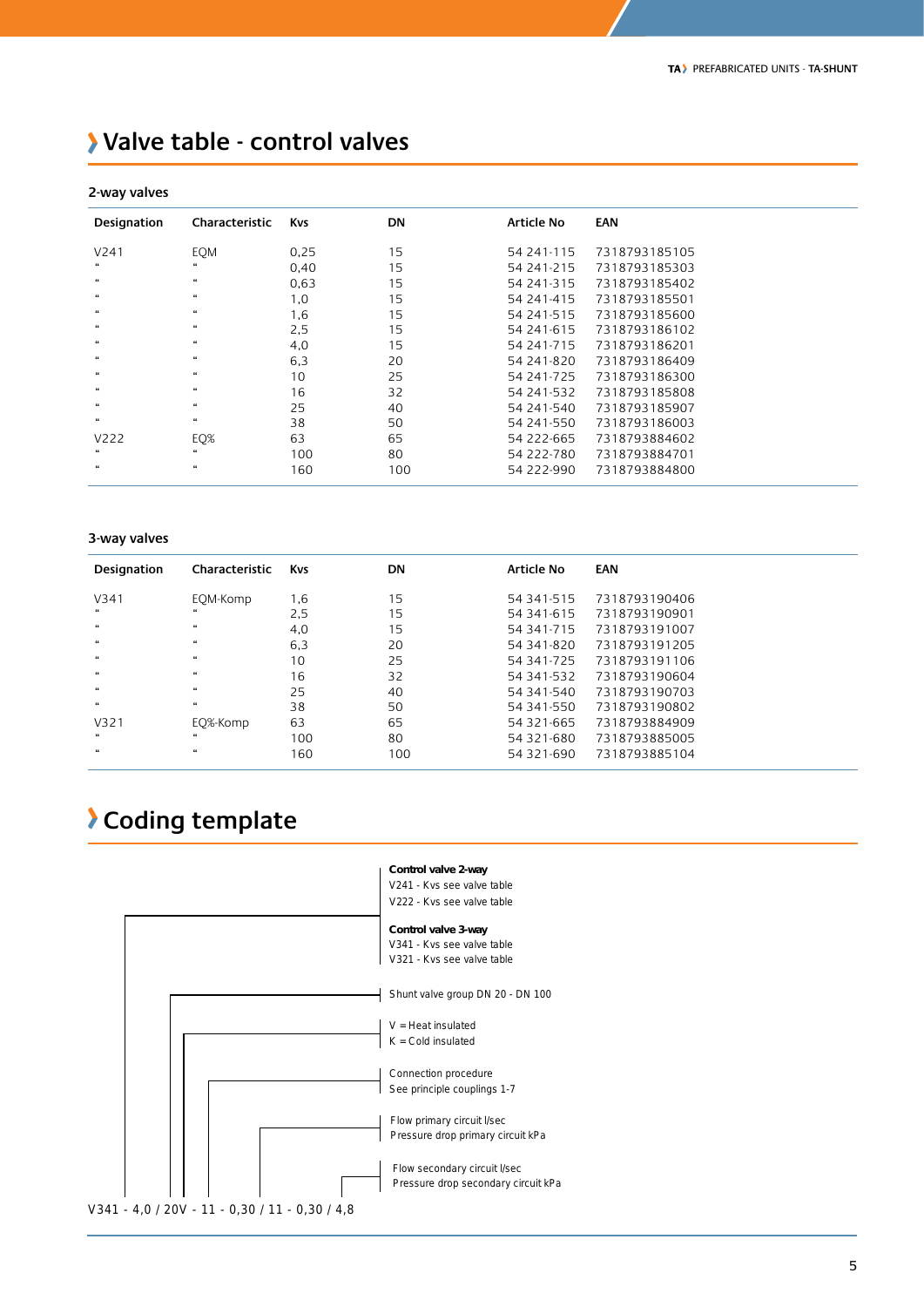### **Calculation example – Principle coupling 1-5**

#### **DN 20**



#### **Background:**

- A prefabricated control loop is to be connected to a heat exchanger with constant flow in primary and secondary circuits. - The connection should be on the top of the TA-Shunt for both primary and secondary circuits, with the primary circuit on the left.

- The control loop shall be equipped with a circulation pump, 1x230V, in the secondary circuit.
- The control loop shall be mounted on a floor stand.

*- Primary coupling:*  Available pressure 15 kPa Required flow 0.3 l/s

*- Secondary coupling:* 

 Pressure drop across secondary side outside the control loop with required flow = 20 kPa Required flow 0.3 l/s

- Control valve: Schneider Electric 3-way

A proposed solution is given below, which moves forward one step at a time to derive coding which complies with the appearance of the coding templates. In the calculation example below, the unknown values are replaced by x, and are successively replaced by the derived values. Coding: Vxxx-x.x/xxV-xx-0.30/xx-0.30/xx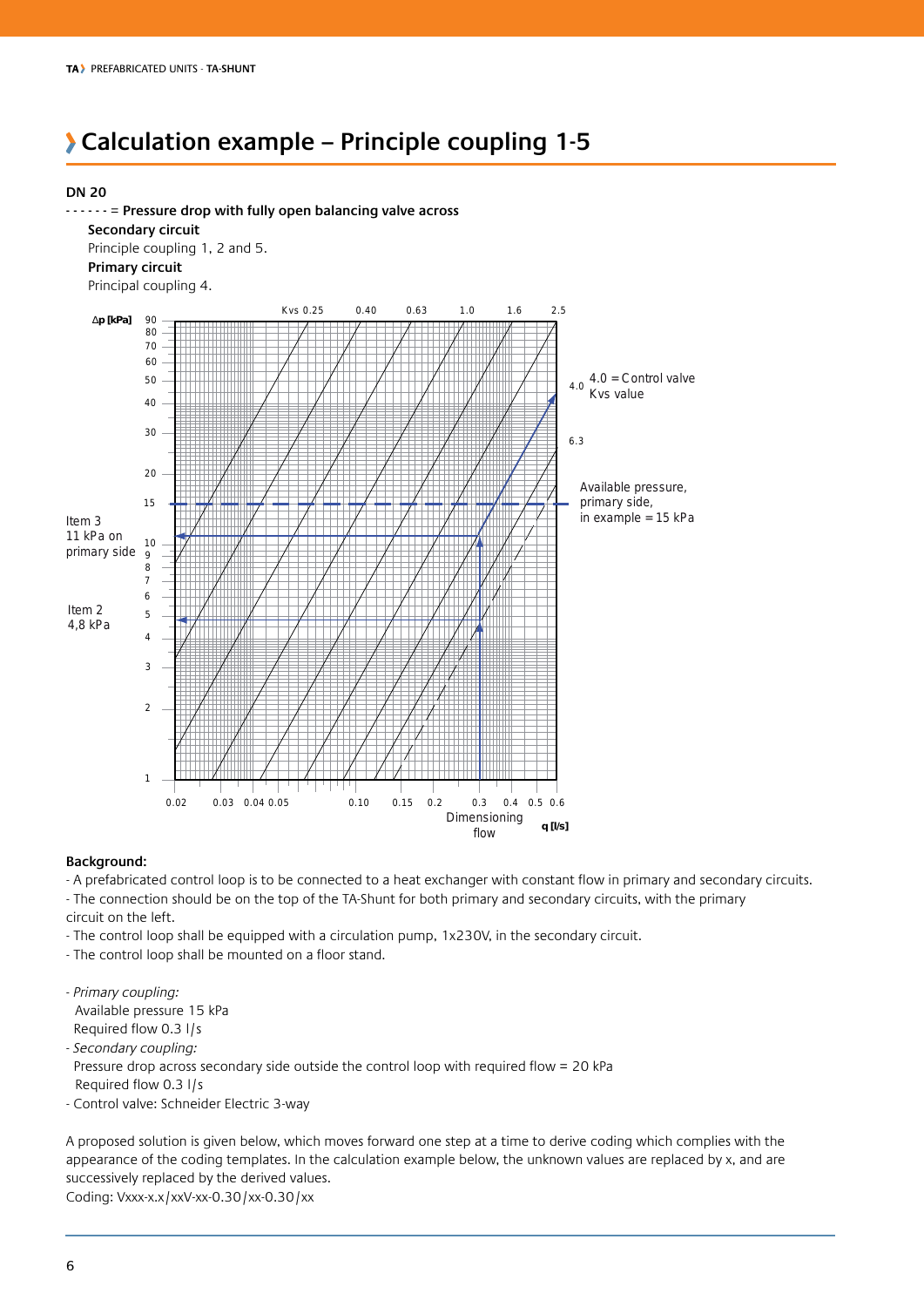#### **Solution:**

**1.** Start by choosing the principle coupling and version. Principle coupling 1, prefabricated control loop 11, complies with the background conditions.

Coding: Vxxx-x.x/xxV-11-0.30/xx-0.30/xx

**2.** Choose prefabricated control loop size. Flow 0.3 l/s gives size DN 20, please refer to the diagram. First read off the secondary pressure drop across the prefabricated control loop, with the balancing valve fully open, to 4.8 kPa. Coding: Vxxx-x.x/20V-11-0.30/xx-0.30/4.8

**3.** Now select the control valve. The pressure drop shown by the slanting lines in the diagrams applies to the entire control loop primary side i.e. both the control and balancing valves. Both valves are fully open.

The Kv values beside the slanting lines specify the Kvs values you should select for the control valve. They do not refer to the Kv value for the line they are on.

Go up in the diagram to the relevant flow, 0.3 l/s. Select the Kvs value for the control valve which gives the next lower pressure drop in the prefabricated control loop compared with available pressure. A Kvs value of 4.0 for the control valve gives a total pressure drop of 11 kPa on the primary side. This pressure drop is deducted from available pressure, 15 kPa. In the valve table, you see that the valve is referred to as V341. This has a threaded spindle end and can be motorised by most makes of control.

The entire coding can now be written: Coding: V341-4.0/20V-11-0.30/11-0.30/4.8

This coding will be marked on the type plate and contains the following information:

- Type of control valve
- Kvs value
- Union dimension
- Type of insulation
- Connection procedure
- Projected primary flow
- Min necessary available primary pressure
- Projected secondary flow
- Secondary pressure drop across the valve group

**4.** Select pump for secondary circuit. Pump data is available from each manufacturer's catalogue.

The lift height which the pump must provide is determined by pipe losses and equipment outside the TA-Shunt, plus the pressure drop across the secondary side of the TA-Shunt with the balancing valve fully open. In the example, this gives 20 kPa plus 4.8 kPa i.e. 24.8 kPa. The flow should be 0.3 l/s. For example, select Grundfos pump UPS 25-40 130 1x 230V. At 0.3 l/s, this gives 28 kPa.

Or select Wilo Star - RS 25/4 1x230V. At 0.3 l/s, this gives 30 kPa. The surplus pressure is controlled by the balancing valve on the secondary side.

**5.** Select any accessories, in this example one floor stand for DN 20.

**6.** Summarise the information:

- 1 prefabricated control loop, V341-4.0/20V-11-0.30/11-0.30/4.8
- 1 Grundfos pump, UPS25-40 130 1 x 230V, or Wilo Star RS 25/4 1 x 230V
- 1 floor stand DN 20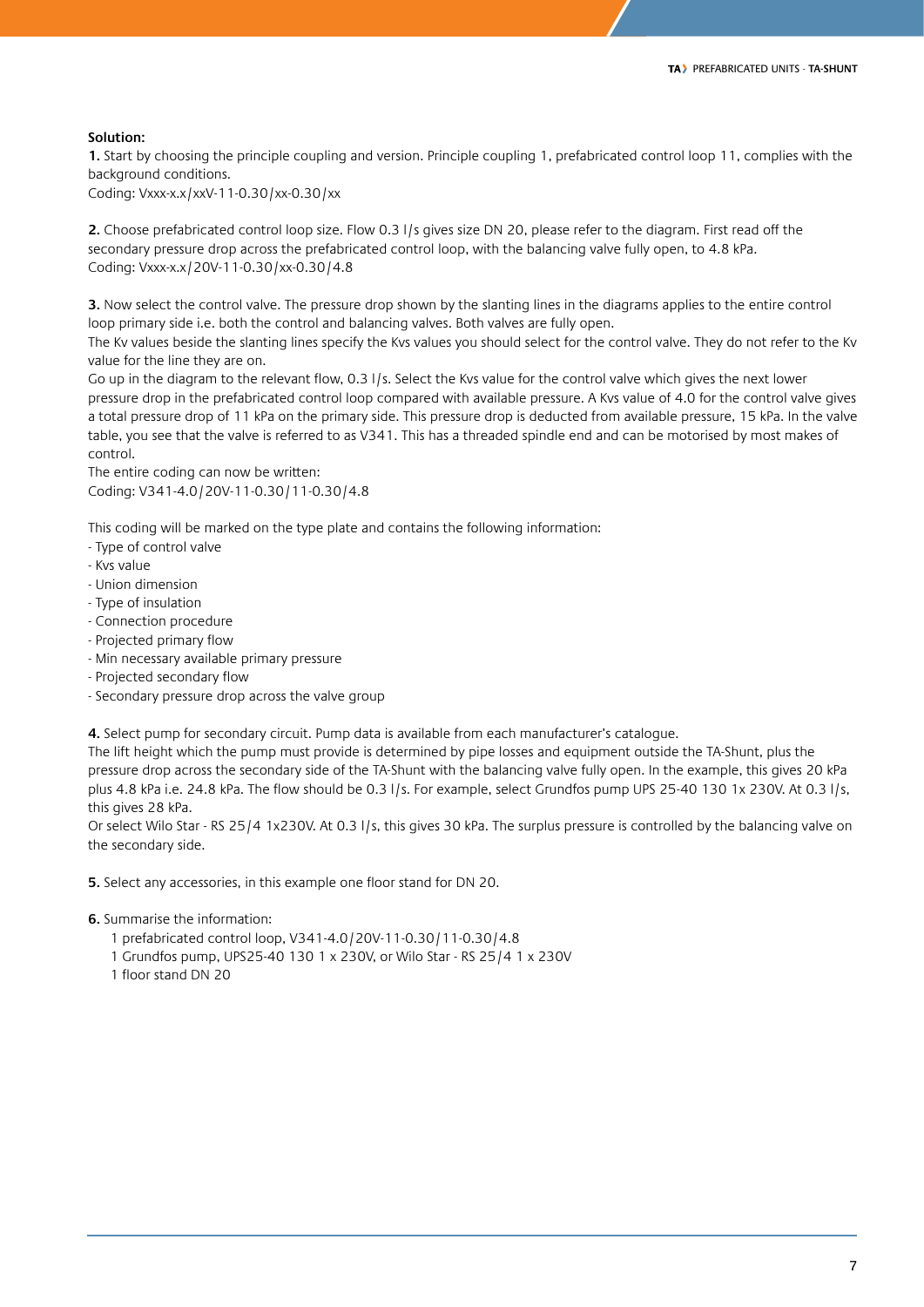### **Calculation example – Principle coupling 7**

#### **DN 25**

**Principle coupling 7 with STAP+STAD on the primary side and STAD on the secondary side.**

#### **- - - - - -** = **Pressure drop with fully open balancing valve across secondary circuit.**

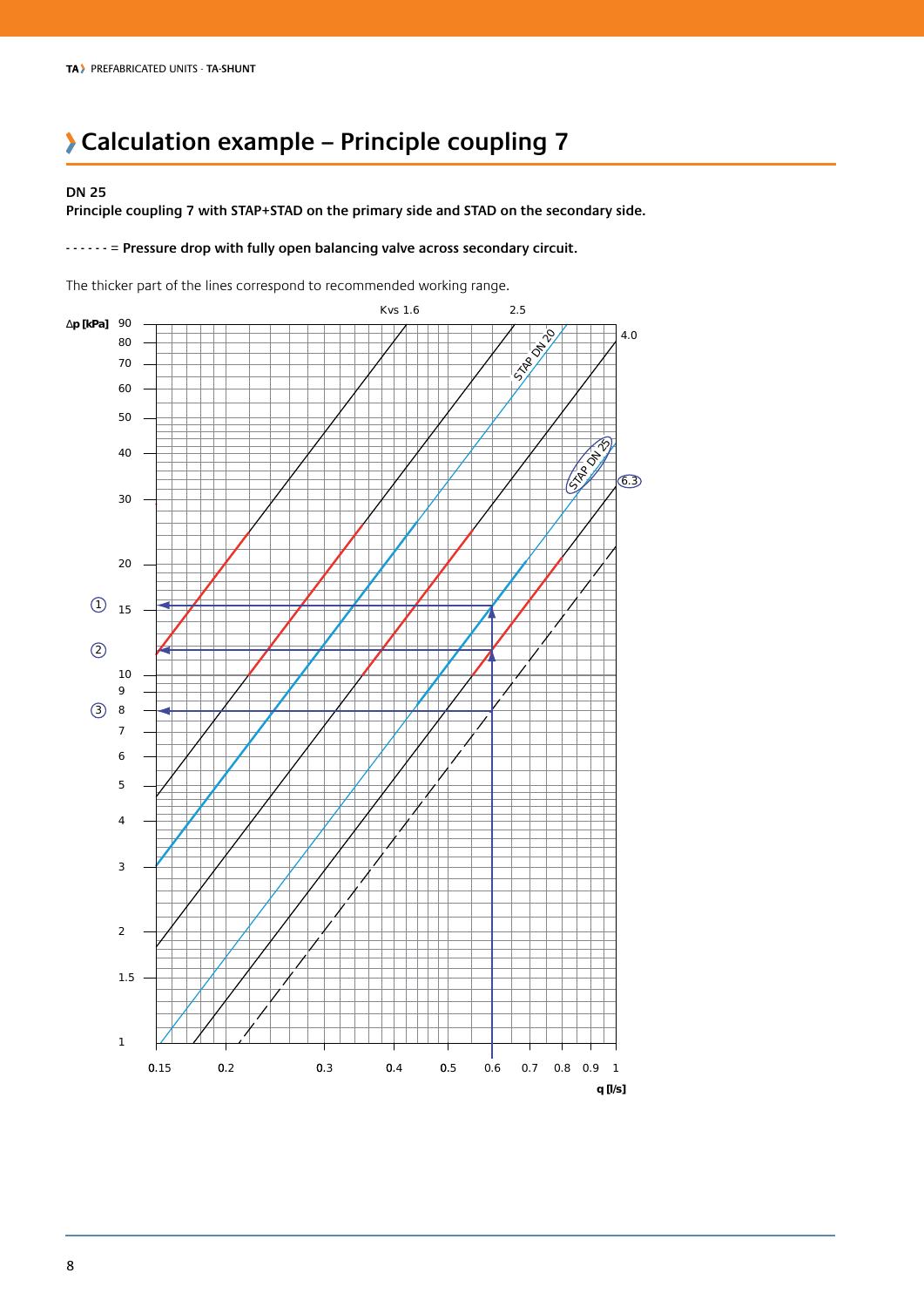#### **Background:**

- A prefabricated control loop is to be connected to a cooler with variable flow in primary circuit.
- The connection should be on the top of the prefabricated control loop for both primary and secondary circuits, with the primary circuit on the left.
- The TA-Shunt shall be delivered without a circulation pump.
- *Secondary circuit:* Pressure drop across secondary side outside the TA-Shunt with required flow = 30 kPa Temperature: Supply ( $t_{sc}$ ) 6°C, return ( $t_{r}$ ) 12°C. Required flow 0.6 l/s *- Primary circuit:*

 Available pressure expects to vary between 35 and 110 kPa. The differential pressure over the control valve to be stablished with STAP differential pressure controller.

Temperature: Supply ( $t_{p}$ ) 6°C, return ( $t_{n}$ ) 12°C. Calculated primary flow: 0.6 l/s

Control valve: Schneider Electric 2-way.

A proposed solution is given below, which moves forward one step at a time to derive coding which complies with the appearance of the coding templates. In the calculation example below, the unknown values are replaced by x, and are successively replaced by the derived values. Coding: Vxxx-x.x/xxK-xx-0.60/xx-0.60/xx

#### **Solution with optimal Kvs value of the control valve:**

**1.** Start by choosing the principle coupling and version. Principle coupling 7, prefabricated control loop 71, complies with the background conditions.

Coding: Vxxx-x.x/xxK-71-0.60/xx-0.60/xx

**2.** Find a control valve with Δp bigger than 10 kPa for STAP DN 15-40 and bigger than 20 kPa for STAP DN 50-100, in the diagrams representing "Principle coupling 7". Control valve with Kvs 6.3 can be found in both shunt DN 25 and 32, select DN 25. Pressure drop in the control Δp<sub>v</sub> are 11.7 kPa (see point 2 in the diagram). In the chart for control valves a Schneider Electric control valve V241 is to be found. The pressure drop ( $\Delta p_{STAP}$ ) in a STAP DN 25 is 15.4 kPa at 0.6 l/s (see point 1 in the diagram).

**3.** Read the shunt pressure drop by the dotted line, which is fully open balancing valve. The pressure drop is 7.7 kPa by a secondary flow 0.6 l/s (see point 3 in the diagram). This pressure drop is valid for both primary and secondary STAD.

Coding: V241-6.3/25K-71-0.6/xx-0.6/7.7

 $\Delta p_{L} = \Delta p_{V}$ 

 $\Delta H_{\text{min}} = \Delta p_{\text{STAP}} + \Delta p_{\text{V}} + \Delta p_{\text{STAD}}$ 

ΔH<sub>min</sub> become 15.4 + 11.7 + 7.7 = 34.8 kPa and Δp<sub>L</sub> = 11.7 kPa (see STAP instruction for adjustment of Δp<sub>L</sub>).

The difference between ΔH 34.8 kPa and actual available differential pressure would be taken automatically in the differential controller STAP, which also stabilize the pressure across the control valve and improve the authority. The entire coding can now be written: V241-6.3/25K-71-0.6/34.8-0.6/7.7

### **Support material**

#### **Calculation program**

**TA-Shunt:** Simplifies the choice of pump, control valve and balancing valve for prefabricated control loops.

#### **Manual**

**Manual no 1:** Balancing of control circuits.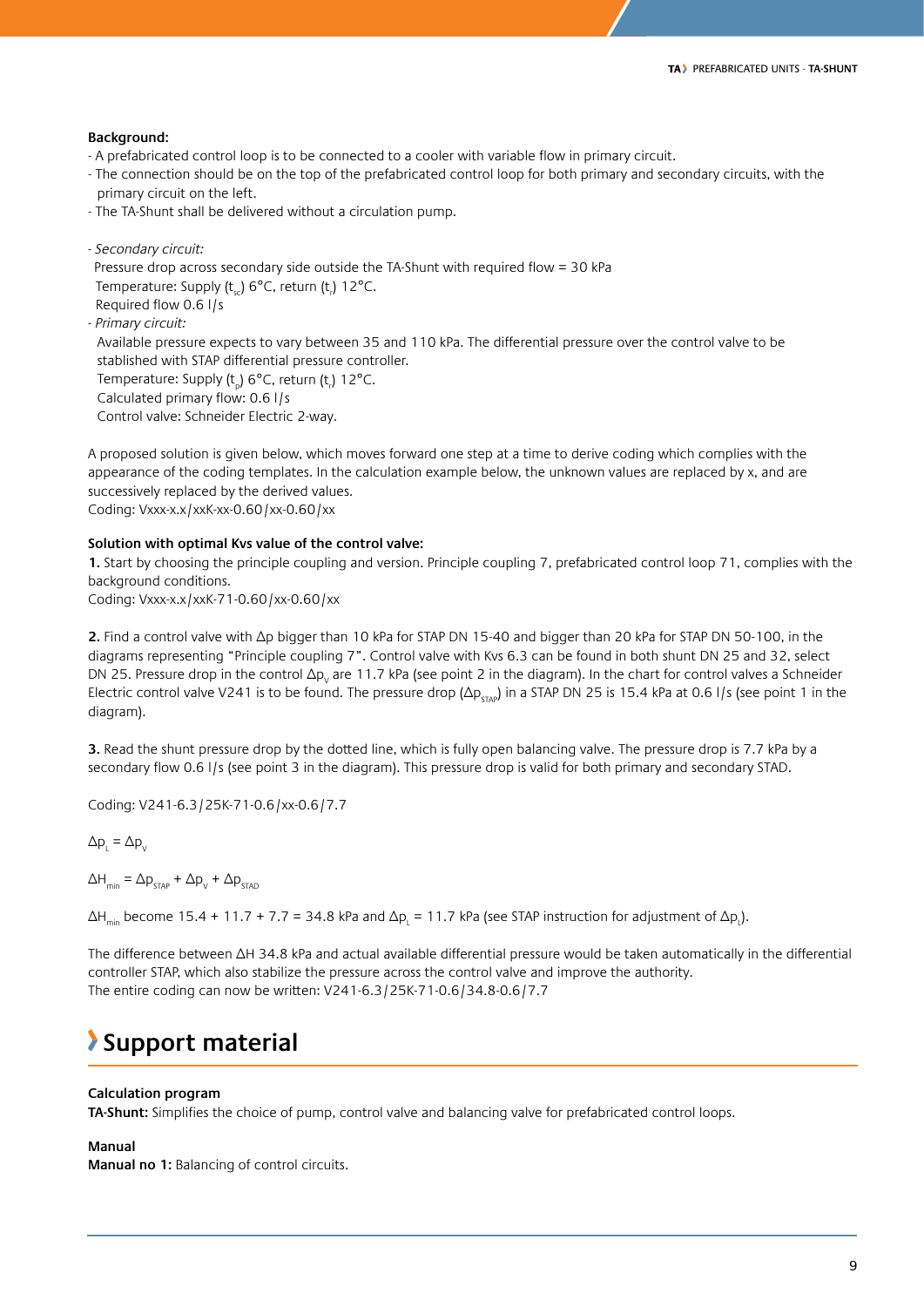### **Principle coupling 1**

#### **Constant flow in primary and secondary circuit**

#### **TA-SHUNT connection procedure 11, 12, 13 , 14, 15 and 16.**

For **conventional heating and ventilation systems** with main pump and where you want high return temperature to the boiler. This circuit is also used in **cooling installations and floor heating installations**. The flow in the secondary circuit can be greater than, or equal to the flow in primary circuit. The control valve functions as a mixing valve on the primary circuit return.

For other connection procedures than those below - please contact closest sales office.



a) Boiler or calorifier b) Heating group or air heater/cooler c) Main pump - primary d) Pump - secondary

### **Standard products**



#### **Prefabricated control loop 12**



| DN  | <b>EAN</b>    | <b>Article No</b><br>Heating | <b>EAN</b>    | <b>Article No</b><br>Cooling |
|-----|---------------|------------------------------|---------------|------------------------------|
| 20  | 7318793117403 | 54 111-220                   | 7318793151209 | 54 161-220                   |
| 25  | 7318793117502 | 54 111-225                   | 7318793151308 | 54 161-225                   |
| 32  | 7318793117601 | 54 111-232                   | 7318793151407 | 54 161-232                   |
| 40  | 7318793117700 | 54 111-240                   | 7318793151506 | 54 161-240                   |
| 50  | 7318793117809 | 54 111-250                   | 7318793151605 | 54 161-250                   |
| 65  | 7318793117908 | 54 111-265                   | 7318793151704 | 54 161-265                   |
| 80  | 7318793118004 | 54 111-280                   | 7318793151803 | 54 161-280                   |
| 100 | 7318793118103 | 54 111-290                   | 7318793151902 | 54 161-290                   |

**P = Primary side**

**S = Secondary side**

⋝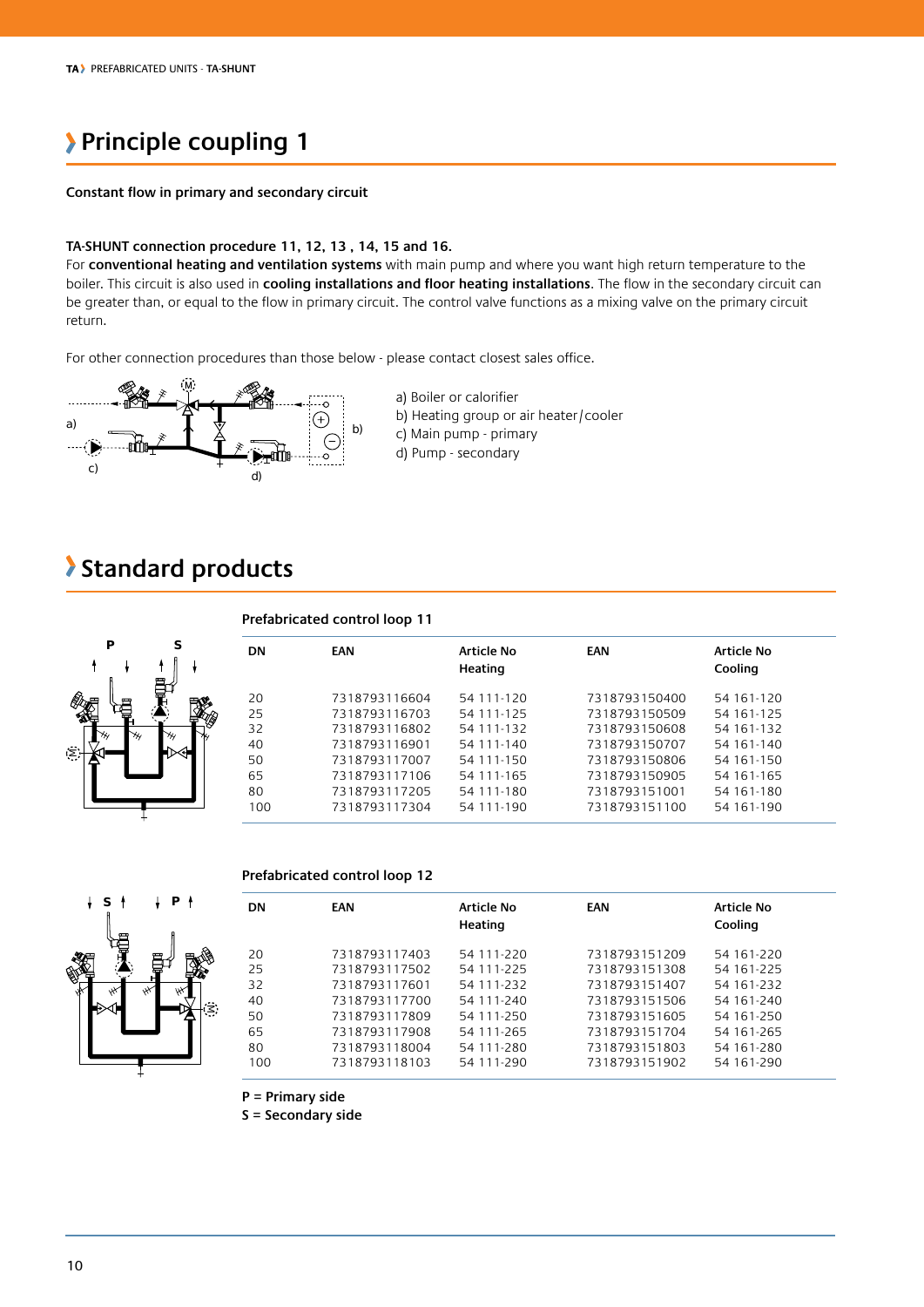### **Special products**

**P**



**S**

 $\ddot{\phantom{1}}$ 

M

|     | Prefabricated control loop 13 |                       |               |                       |  |  |  |  |  |
|-----|-------------------------------|-----------------------|---------------|-----------------------|--|--|--|--|--|
| DN  | <b>EAN</b>                    | Article No<br>Heating | EAN           | Article No<br>Cooling |  |  |  |  |  |
| 20  | 7318793118202                 | 54 111-320            | 7318793152008 | 54 161-320            |  |  |  |  |  |
| 25  | 7318793118301                 | 54 111-325            | 7318793152107 | 54 161-325            |  |  |  |  |  |
| 32  | 7318793118400                 | 54 111-332            | 7318793152206 | 54 161-332            |  |  |  |  |  |
| 40  | 7318793118509                 | 54 111-340            | 7318793152305 | 54 161-340            |  |  |  |  |  |
| 50  | 7318793118608                 | 54 111-350            | 7318793152404 | 54 161-350            |  |  |  |  |  |
| 65  | 7318793118707                 | 54 111-365            | 7318793152503 | 54 161-365            |  |  |  |  |  |
| 80  | 7318793118806                 | 54 111-380            | 7318793152602 | 54 161-380            |  |  |  |  |  |
| 100 | 7318793118905                 | 54 111-390            | 7318793152701 | 54 161-390            |  |  |  |  |  |

#### **Prefabricated control loop 14**

| <b>DN</b> | <b>EAN</b>    | <b>Article No</b><br>Heating | EAN           | Article No<br>Cooling |
|-----------|---------------|------------------------------|---------------|-----------------------|
| 20        | 7318793119001 | 54 111-420                   | 7318793152800 | 54 161-420            |
| 25        | 7318793119100 | 54 111-425                   | 7318793152909 | 54 161-425            |
| 32        | 7318793119209 | 54 111-432                   | 7318793153005 | 54 161-432            |
| 40        | 7318793119308 | 54 111-440                   | 7318793153104 | 54 161-440            |
| 50        | 7318793119407 | 54 111-450                   | 7318793153203 | 54 161-450            |
| 65        | 7318793119506 | 54 111-465                   | 7318793153302 | 54 161-465            |
| 80        | 7318793119605 | 54 111-480                   | 7318793153401 | 54 161-480            |
| 100       | 7318793119704 | 54 111-490                   | 7318793153500 | 54 161-490            |



#### **Prefabricated control loop 15**

| <b>DN</b> | <b>EAN</b>    | <b>Article No</b><br>Heating | EAN           | <b>Article No</b><br>Cooling |
|-----------|---------------|------------------------------|---------------|------------------------------|
| 20        | 7318793119803 | 54 111-520                   | 7318793153609 | 54 161-520                   |
| 25        | 7318793119902 | 54 111-525                   | 7318793153708 | 54 161-525                   |
| 32        | 7318793120007 | 54 111-532                   | 7318793153807 | 54 161-532                   |
| 40        | 7318793120106 | 54 111-540                   | 7318793153906 | 54 161-540                   |
| 50        | 7318793120205 | 54 111-550                   | 7318793154002 | 54 161-550                   |
| 65        | 7318793120304 | 54 111-565                   | 7318793154101 | 54 161-565                   |
| 80        | 7318793120403 | 54 111-580                   | 7318793154200 | 54 161-580                   |
| 100       | 7318793120502 | 54 111-590                   | 7318793154309 | 54 161-590                   |

# **P S** z

| Prefabricated control loop 16 |  |  |
|-------------------------------|--|--|
|-------------------------------|--|--|

| <b>DN</b> | <b>EAN</b>    | <b>Article No</b><br>Heating | EAN           | <b>Article No</b><br>Cooling |
|-----------|---------------|------------------------------|---------------|------------------------------|
| 20        | 7318793120601 | 54 111-620                   | 7318793154408 | 54 161-620                   |
| 25        | 7318793120700 | 54 111-625                   | 7318793154507 | 54 161-625                   |
| 32        | 7318793120809 | 54 111-632                   | 7318793154606 | 54 161-632                   |
| 40        | 7318793120908 | 54 111-640                   | 7318793154705 | 54 161-640                   |
| 50        | 7318793121004 | 54 111-650                   | 7318793154804 | 54 161-650                   |
| 65        | 7318793121103 | 54 111-665                   | 7318793154903 | 54 161-665                   |
| 80        | 7318793121202 | 54 111-680                   | 7318793155009 | 54 161-680                   |
| 100       | 7318793121301 | 54 111-690                   | 7318793155108 | 54 161-690                   |
|           |               |                              |               |                              |

**P = Primary side**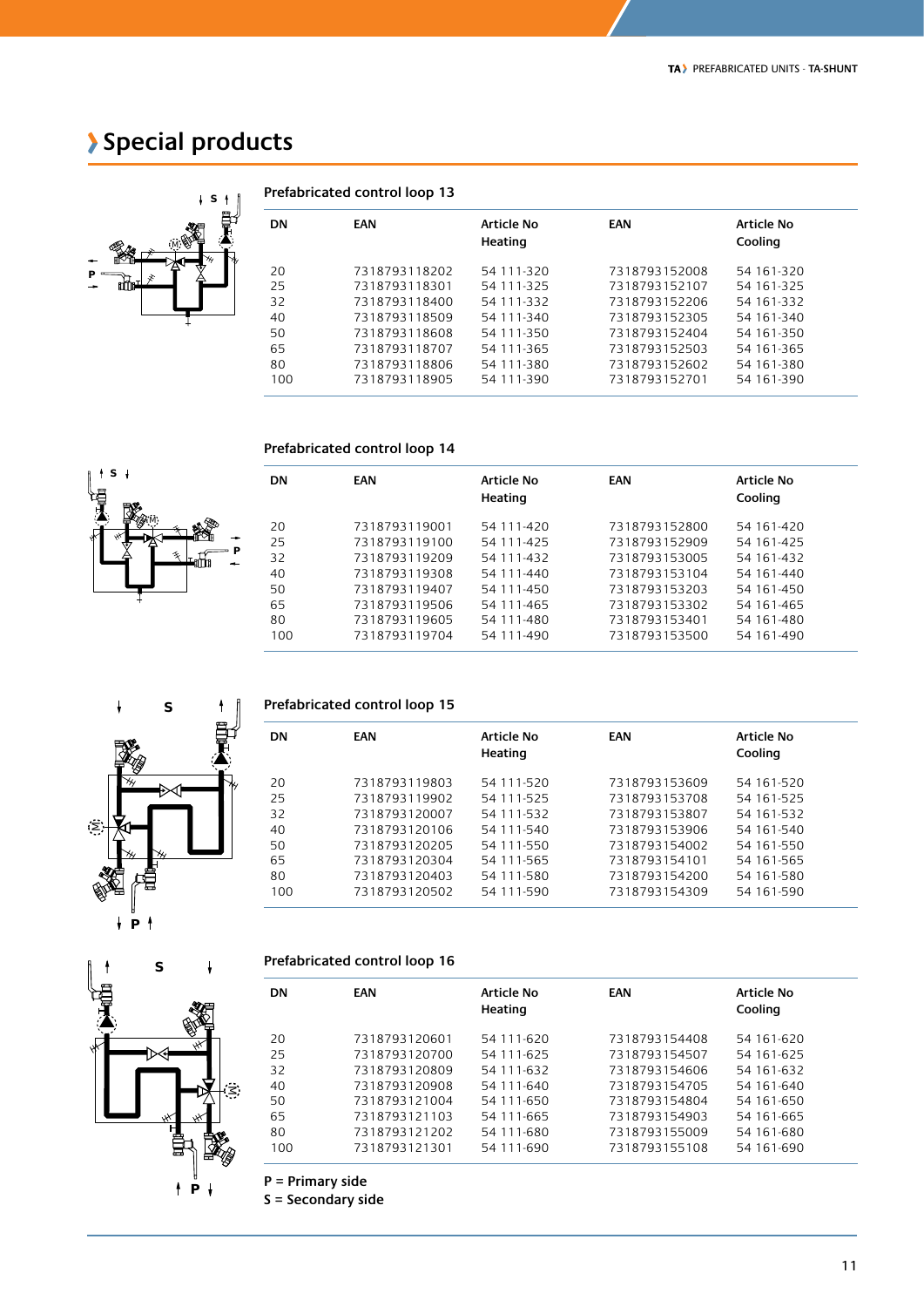### **Principle coupling 2**

#### **Variable flow in primary circuit and constant flow in secondary circuit**

#### **TA-SHUNT connection procedure 21, 22, 23, 24, 25 and 26.**

For installations connected to **district heating networks** or other installations where low return temperature is required. The flow in the secondary circuit can be greater than or equal to the flow in the primary circuit. A 2-way control valve is located in the primary side return pipe.

For other connection procedures than those below - please contact closest sales office.



a) Boiler or calorifier b) Heating group or air heater/cooler c) Main pump - primary d) Pump - secondary

### **Standard products**



#### **Prefabricated control loop 22**



| DN  | EAN           | <b>Article No</b><br>Heating | EAN           | Article No<br>Cooling |
|-----|---------------|------------------------------|---------------|-----------------------|
| 20  | 7318793122308 | 54 112-220                   | 7318793156105 | 54 162-220            |
| 25  | 7318793122407 | 54 112-225                   | 7318793156204 | 54 162-225            |
| 32  | 7318793122506 | 54 112-232                   | 7318793156303 | 54 162-232            |
| 40  | 7318793122605 | 54 112-240                   | 7318793156402 | 54 162-240            |
| 50  | 7318793122704 | 54 112-250                   | 7318793156501 | 54 162-250            |
| 65  | 7318793122803 | 54 112-265                   | 7318793156600 | 54 162-265            |
| 80  | 7318793122902 | 54 112-280                   | 7318793156709 | 54 162-280            |
| 100 | 7318793123008 | 54 112-290                   | 7318793156808 | 54 162-290            |

**P = Primary side**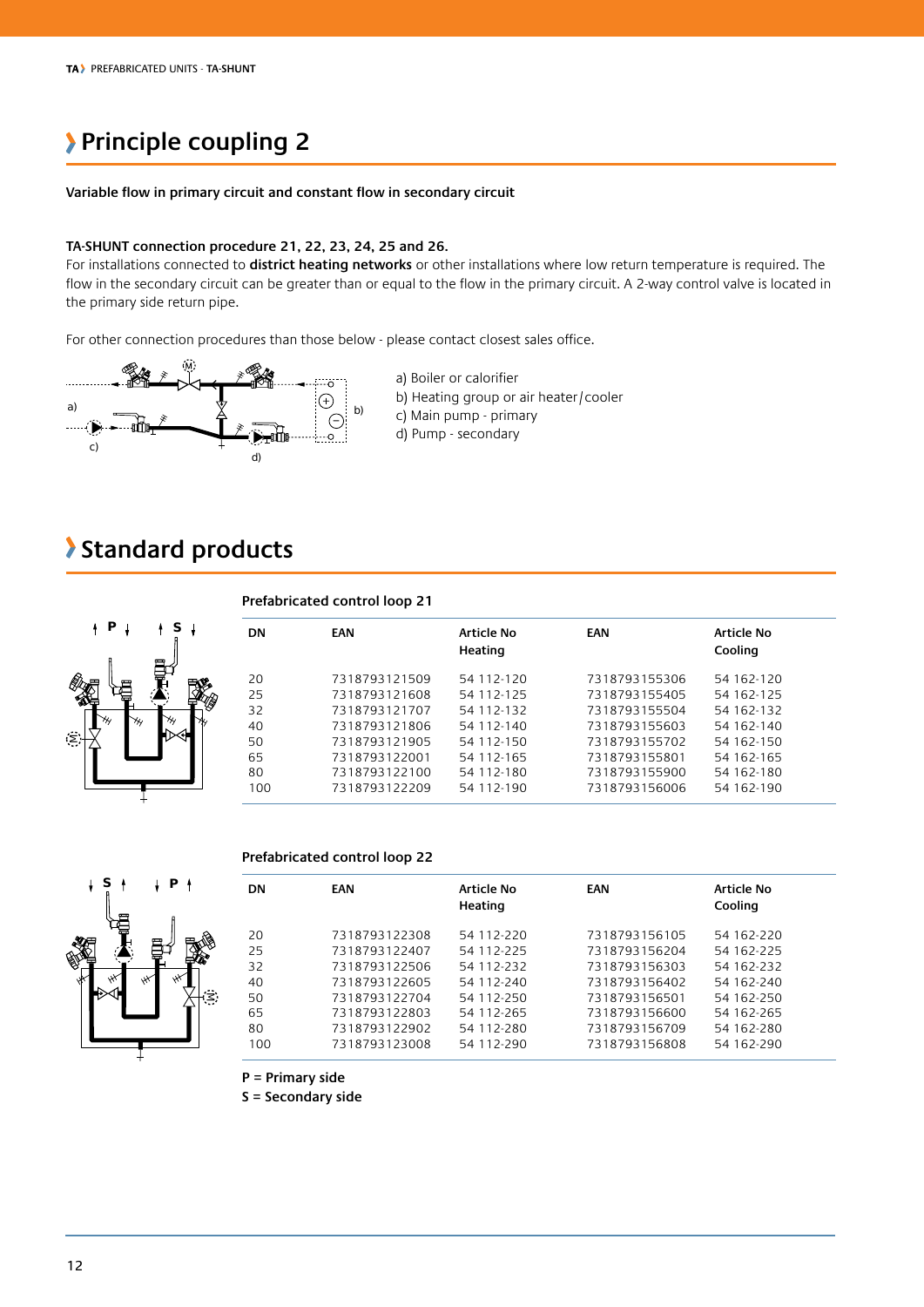### **Special products**



**S**

M

|   |           | Prefabricated control loop 23 |                              |               |                       |
|---|-----------|-------------------------------|------------------------------|---------------|-----------------------|
| ĺ | <b>DN</b> | <b>EAN</b>                    | <b>Article No</b><br>Heating | EAN           | Article No<br>Cooling |
|   | 20        | 7318793123107                 | 54 112-320                   | 7318793156907 | 54 162-320            |
|   | 25        | 7318793123206                 | 54 112-325                   | 7318793157003 | 54 162-325            |
|   | 32        | 7318793123305                 | 54 112-332                   | 7318793157102 | 54 162-332            |
|   | 40        | 7318793123404                 | 54 112-340                   | 7318793157201 | 54 162-340            |
|   | 50        | 7318793123503                 | 54 112-350                   | 7318793157300 | 54 162-350            |
|   | 65        | 7318793123602                 | 54 112-365                   | 7318793157409 | 54 162-365            |
|   | 80        | 7318793123701                 | 54 112-380                   | 7318793157508 | 54 162-380            |
|   | 100       | 7318793123800                 | 54 112-390                   | 7318793157607 | 54 162-390            |

#### **Prefabricated control loop 24**

|     | <b>DN</b> | <b>EAN</b>    | Article No<br>Heating | <b>EAN</b>    | Article No<br>Cooling |
|-----|-----------|---------------|-----------------------|---------------|-----------------------|
|     | 20        | 7318793123909 | 54 112-420            | 7318793157706 | 54 162-420            |
|     | 25        | 7318793124005 | 54 112-425            | 7318793157805 | 54 162-425            |
| ⇒ P | 32        | 7318793124104 | 54 112-432            | 7318793157904 | 54 162-432            |
|     | 40        | 7318793124203 | 54 112-440            | 7318793158000 | 54 162-440            |
|     | 50        | 7318793124302 | 54 112-450            | 7318793158109 | 54 162-450            |
|     | 65        | 7318793124401 | 54 112-465            | 7318793158208 | 54 162-465            |
|     | 80        | 7318793124500 | 54 112-480            | 7318793158307 | 54 162-480            |
|     | 100       | 7318793124609 | 54 112-490            | 7318793158406 | 54 162-490            |
|     |           |               |                       |               |                       |



#### **Prefabricated control loop 25**

| <b>DN</b> | <b>EAN</b>    | Article No | <b>EAN</b>    | Article No |  |
|-----------|---------------|------------|---------------|------------|--|
|           |               | Heating    |               | Cooling    |  |
| 20        | 7318793124708 | 54 112-520 | 7318793158505 | 54 162-520 |  |
| 25        | 7318793124807 | 54 112-525 | 7318793158604 | 54 162-525 |  |
| 32        | 7318793124906 | 54 112-532 | 7318793158703 | 54 162-532 |  |
| 40        | 7318793125002 | 54 112-540 | 7318793158802 | 54 162-540 |  |
| 50        | 7318793125101 | 54 112-550 | 7318793158901 | 54 162-550 |  |
| 65        | 7318793125200 | 54 112-565 | 7318793159007 | 54 162-565 |  |
| 80        | 7318793125309 | 54 112-580 | 7318793159106 | 54 162-580 |  |
| 100       | 7318793125408 | 54 112-590 | 7318793159205 | 54 162-590 |  |
|           |               |            |               |            |  |

## **P S** M

**P**

#### **Prefabricated control loop 26**

| DN                                     | <b>EAN</b>                                                                                                          | <b>Article No</b><br>Heating                                                                   | EAN                                                                                                                 | <b>Article No</b><br>Cooling                                                                   |
|----------------------------------------|---------------------------------------------------------------------------------------------------------------------|------------------------------------------------------------------------------------------------|---------------------------------------------------------------------------------------------------------------------|------------------------------------------------------------------------------------------------|
| 20<br>25<br>32<br>40<br>50<br>65<br>80 | 7318793125507<br>7318793125606<br>7318793125705<br>7318793125804<br>7318793125903<br>7318793126009<br>7318793126108 | 54 112-620<br>54 112-625<br>54 112-632<br>54 112-640<br>54 112-650<br>54 112-665<br>54 112-680 | 7318793159304<br>7318793159403<br>7318793159502<br>7318793159601<br>7318793159700<br>7318793159809<br>7318793159908 | 54 162-620<br>54 162-625<br>54 162-632<br>54 162-640<br>54 162-650<br>54 162-665<br>54 162-680 |
| 100                                    | 7318793126207                                                                                                       | 54 112-690                                                                                     | 7318793160003                                                                                                       | 54 162-690                                                                                     |

**P = Primary side**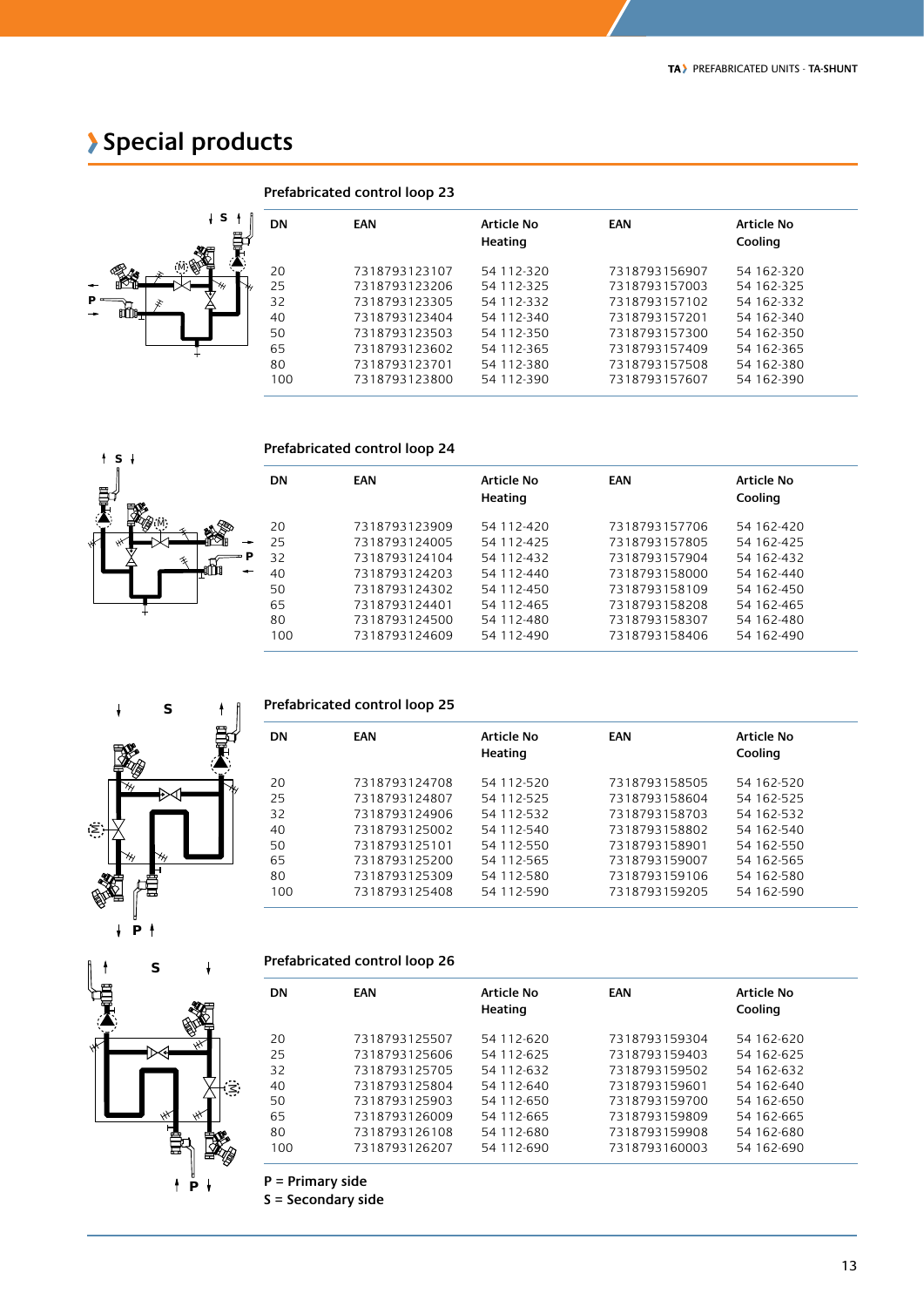### **Principle coupling 4**

#### **Constant flow in primary and secondary circuit (Norwegian coupling)**

#### **TA-SHUNT connection procedure 41, 42, 43, 44, 45 and 46.**

Used for **shunting of heating or cooling water** in radiators, ventilation or cooling circuits etc. The connection is intended for systems with a main pump. The flow in the primary circuit can be greater than or equal to the flow in the secondary circuit. The control valve functions as a mixing valve in the secondary side inlet pipe.

**NOTE**! The following applies to dimensioning of the pressure drop diagrams: The primary side pressure drop applies to the secondary side. The secondary side pressure drop applies to the primary side.

For other connection procedures than those below - please contact closest sales office.



- a) Boiler or calorifier
- b) Heating group or air heater/cooler
- c) Main pump primary
- d) Pump secondary

### **Standard products**



#### **Prefabricated control loop 41**

|    | <b>DN</b> | EAN           | Article No<br>Heating | <b>EAN</b>    | Article No<br>Cooling |
|----|-----------|---------------|-----------------------|---------------|-----------------------|
|    | 20        | 7318793131300 | 54 114-120            | 7318793165107 | 54 164-120            |
|    | 25        | 7318793131409 | 54 114-125            | 7318793165206 | 54 164-125            |
|    | 32        | 7318793131508 | 54 114-132            | 7318793165305 | 54 164-132            |
|    | 40        | 7318793131607 | 54 114-140            | 7318793165404 | 54 164-140            |
| Ċ. | 50        | 7318793131706 | 54 114-150            | 7318793165503 | 54 164-150            |
|    | 65        | 7318793131805 | 54 114-165            | 7318793165602 | 54 164-165            |
|    | 80        | 7318793131904 | 54 114-180            | 7318793165701 | 54 164-180            |
|    | 100       | 7318793132000 | 54 114-190            | 7318793165800 | 54 164-190            |
|    |           |               |                       |               |                       |

#### **Prefabricated control loop 42**



| DN  | <b>EAN</b>    | Article No<br>Heating | <b>EAN</b>    | Article No<br>Cooling |
|-----|---------------|-----------------------|---------------|-----------------------|
| 20  | 7318793132109 | 54 114-220            | 7318793165909 | 54 164-220            |
| 25  | 7318793132208 | 54 114-225            | 7318793166005 | 54 164-225            |
| 32  | 7318793132307 | 54 114-232            | 7318793166104 | 54 164-232            |
| 40  | 7318793132406 | 54 114-240            | 7318793166203 | 54 164-240            |
| 50  | 7318793132505 | 54 114-250            | 7318793166302 | 54 164-250            |
| 65  | 7318793132604 | 54 114-265            | 7318793166401 | 54 164-265            |
| 80  | 7318793132703 | 54 114-280            | 7318793166500 | 54 164-280            |
| 100 | 7318793132802 | 54 114-290            | 7318793166609 | 54 164-290            |
|     |               |                       |               |                       |

**P = Primary side**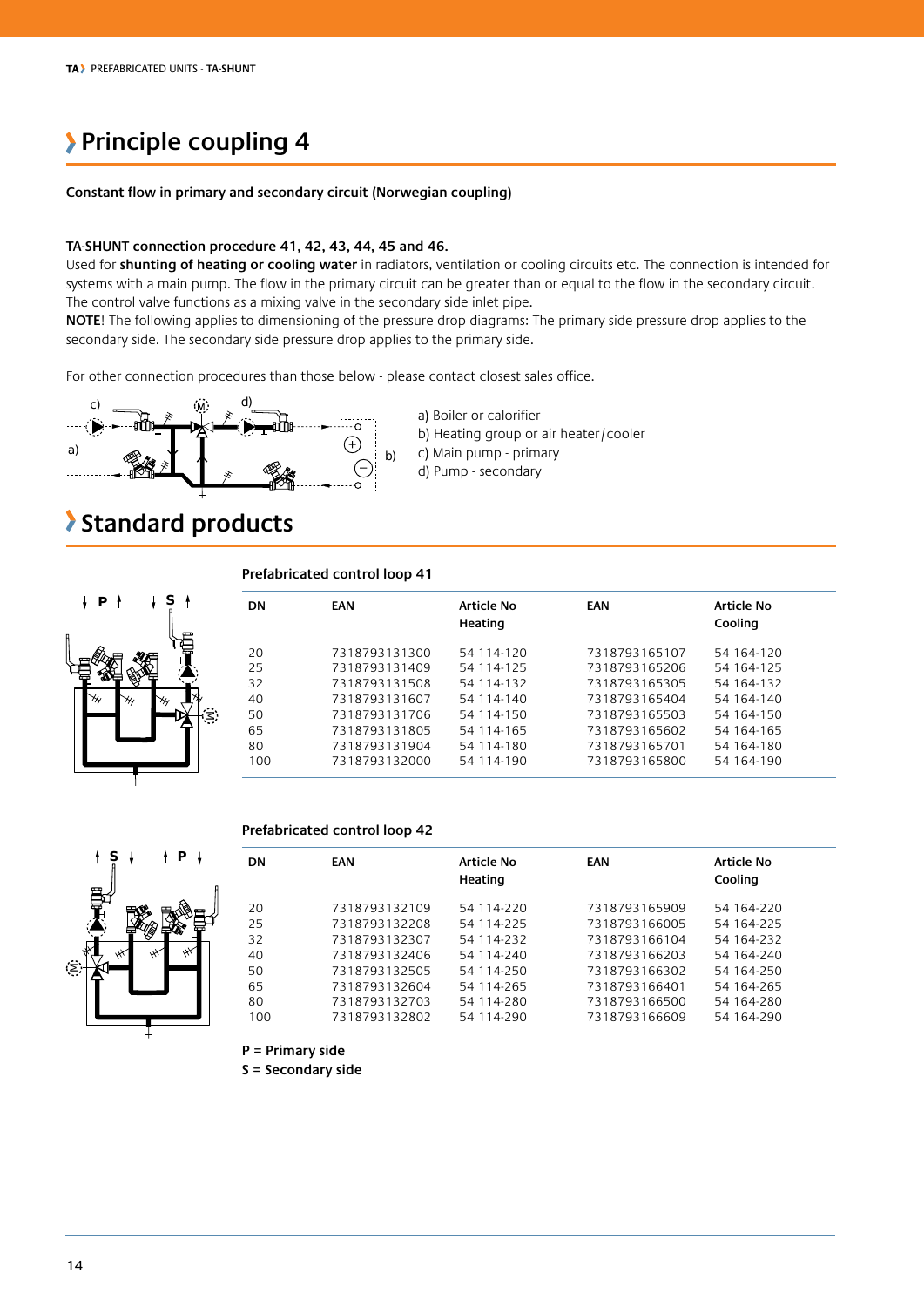### **Special products**



M

**S**

-4  $\downarrow$ 

**P**

| <b>DN</b> | <b>EAN</b>    | Article No<br>Heating | <b>EAN</b>    | Article No<br>Cooling |
|-----------|---------------|-----------------------|---------------|-----------------------|
| 20        | 7318793132901 | 54 114-320            | 7318793166708 | 54 164-320            |
| 25        | 7318793133007 | 54 114-325            | 7318793166807 | 54 164-325            |
| 32        | 7318793133106 | 54 114-332            | 7318793166906 | 54 164-332            |
| 40        | 7318793133205 | 54 114-340            | 7318793167002 | 54 164-340            |
| 50        | 7318793133304 | 54 114-350            | 7318793167101 | 54 164-350            |
| 65        | 7318793133403 | 54 114-365            | 7318793167200 | 54 164-365            |
| 80        | 7318793133502 | 54 114-380            | 7318793167309 | 54 164-380            |
| 100       | 7318793133601 | 54 114-390            | 7318793167408 | 54 164-390            |
|           |               |                       |               |                       |

#### **Prefabricated control loop 43**

#### **Prefabricated control loop 44**

| <b>DN</b> | <b>EAN</b>    | Article No<br>Heating | EAN           | Article No<br>Cooling |
|-----------|---------------|-----------------------|---------------|-----------------------|
| 20        | 7318793133700 | 54 114-420            | 7318793167507 | 54 164-420            |
| 25        | 7318793133809 | 54 114-425            | 7318793167606 | 54 164-425            |
| 32        | 7318793133908 | 54 114-432            | 7318793167705 | 54 164-432            |
| 40        | 7318793134004 | 54 114-440            | 7318793167804 | 54 164-440            |
| 50        | 7318793134103 | 54 114-450            | 7318793167903 | 54 164-450            |
| 65        | 7318793134202 | 54 114-465            | 7318793168009 | 54 164-465            |
| 80        | 7318793134301 | 54 114-480            | 7318793168108 | 54 164-480            |
| 100       | 7318793134400 | 54 114-490            | 7318793168207 | 54 164-490            |



#### **Prefabricated control loop 45**

| <b>EAN</b>    | Article No<br>Heating | EAN           | Article No<br>Cooling |
|---------------|-----------------------|---------------|-----------------------|
| 7318793134509 | 54 114-520            | 7318793168306 | 54 164-520            |
| 7318793134608 | 54 114-525            | 7318793168405 | 54 164-525            |
| 7318793134707 | 54 114-532            | 7318793168504 | 54 164-532            |
| 7318793134806 | 54 114-540            | 7318793168603 | 54 164-540            |
| 7318793134905 | 54 114-550            | 7318793168702 | 54 164-550            |
| 7318793135001 | 54 114-565            | 7318793168801 | 54 164-565            |
| 7318793135100 | 54 114-580            | 7318793168900 | 54 164-580            |
| 7318793135209 | 54 114-590            | 7318793169006 | 54 164-590            |
|               |                       |               |                       |
|               |                       |               |                       |

## **P S** M

#### **Prefabricated control loop 46**

| <b>DN</b> | <b>EAN</b>    | <b>Article No</b><br>Heating | <b>EAN</b>    | <b>Article No</b><br>Cooling |
|-----------|---------------|------------------------------|---------------|------------------------------|
| 20        | 7318793135308 | 54 114-620                   | 7318793169105 | 54 164-620                   |
| 25        | 7318793135407 | 54 114-625                   | 7318793169204 | 54 164-625                   |
| 32        | 7318793135506 | 54 114-632                   | 7318793169303 | 54 164-632                   |
| 40        | 7318793135605 | 54 114-640                   | 7318793169402 | 54 164-640                   |
| 50        | 7318793135704 | 54 114-650                   | 7318793169501 | 54 164-650                   |
| 65        | 7318793135803 | 54 114-665                   | 7318793169600 | 54 164-665                   |
| 80        | 7318793135902 | 54 114-680                   | 7318793169709 | 54 164-680                   |
| 100       | 7318793136008 | 54 114-690                   | 7318793169808 | 54 164-690                   |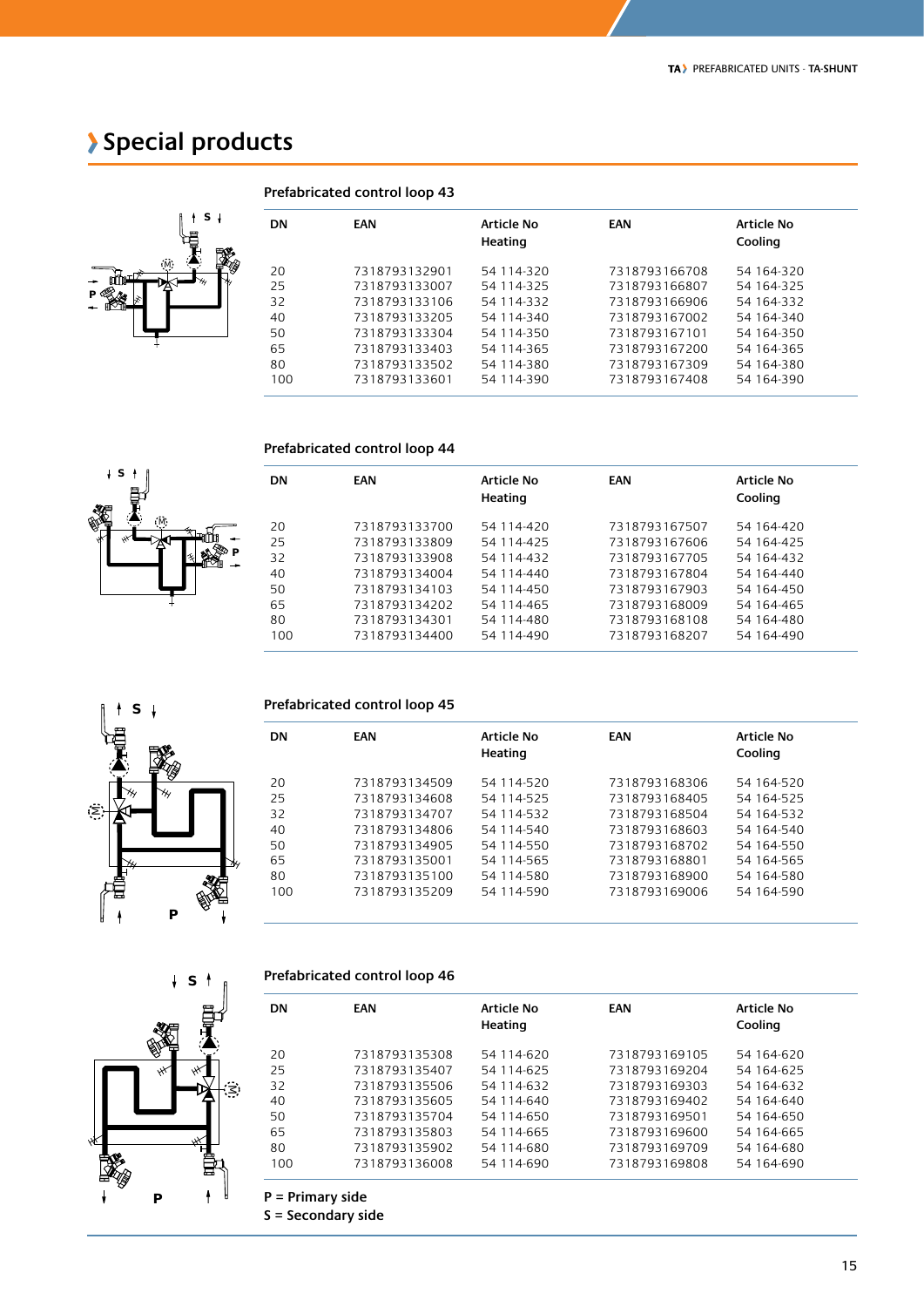### **Principle coupling 5**

#### **Variable flow in air inlet circuit and constant flow in air outlet circuit**

#### **TA-SHUNT connection procedure 51, 52, 53, 54, 55 and 56.**

This prefabricated control loop is intended for **heat recycling systems**. The control valve functions as a mixing valve in the primary side inlet pipe. When you dimension the pump, the dimensioning flow should be used in both heat exchangers. The pump must be able to manage the pressure drop across both heat exchangers, the pipe system and the control valve.

For other connection procedures than those below - please contact closest sales office.



e) Heat exchanger in air inlet duct f) Heat exchanger in air outlet duct

g) Pump h) Expansion vessel

### **Standard products**



#### **Prefabricated control loop 52**



| <b>DN</b> | EAN           | <b>Article No</b><br>Heating | EAN           | Article No<br>Cooling |
|-----------|---------------|------------------------------|---------------|-----------------------|
| 20        | 7318793137005 | 54 115-220                   | 7318793170804 | 54 165-220            |
| 25        | 7318793137104 | 54 115-225                   | 7318793170903 | 54 165-225            |
| 32        | 7318793137203 | 54 115-232                   | 7318793171009 | 54 165-232            |
| 40        | 7318793137302 | 54 115-240                   | 7318793171108 | 54 165-240            |
| 50        | 7318793137401 | 54 115-250                   | 7318793171207 | 54 165-250            |
| 65        | 7318793137500 | 54 115-265                   | 7318793171306 | 54 165-265            |
| 80        | 7318793137609 | 54 115-280                   | 7318793171405 | 54 165-280            |
| 100       | 7318793137708 | 54 115-290                   | 7318793171504 | 54 165-290            |

**FL = Air outlet**

**TL = Air inlet**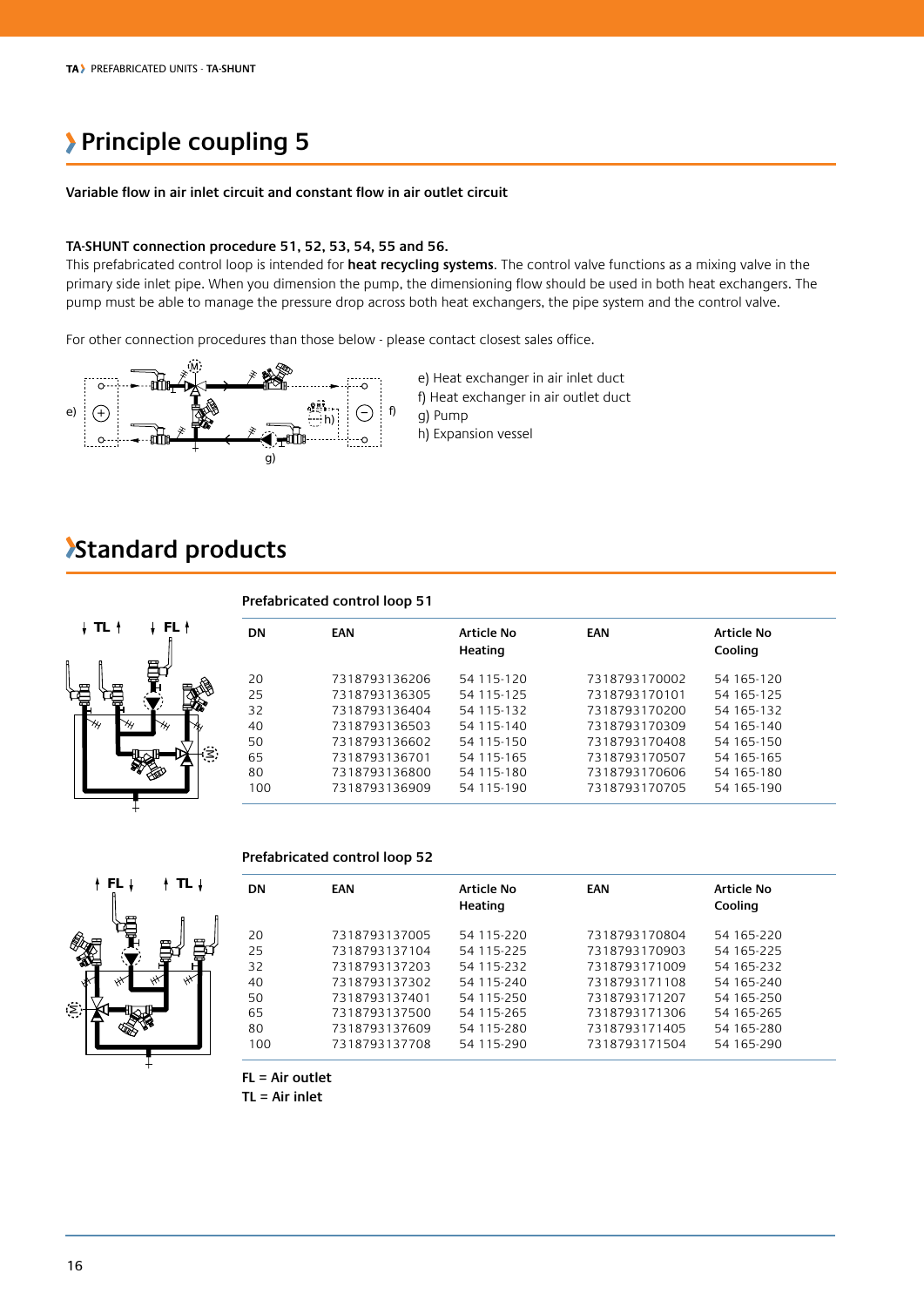### **Special products**



**FL**

M

|           | Prefabricated control loop 53 |                              |               |                              |
|-----------|-------------------------------|------------------------------|---------------|------------------------------|
| <b>DN</b> | <b>EAN</b>                    | <b>Article No</b><br>Heating | <b>EAN</b>    | <b>Article No</b><br>Cooling |
| 20        | 7318793137807                 | 54 115-320                   | 7318793171603 | 54 165-320                   |
| 25        | 7318793137906                 | 54 115-325                   | 7318793171702 | 54 165-325                   |
| 32        | 7318793138002                 | 54 115-332                   | 7318793171801 | 54 165-332                   |
| 40        | 7318793138101                 | 54 115-340                   | 7318793171900 | 54 165-340                   |
| 50        | 7318793138200                 | 54 115-350                   | 7318793172006 | 54 165-350                   |
| 65        | 7318793138309                 | 54 115-365                   | 7318793172105 | 54 165-365                   |
| 80        | 7318793138408                 | 54 115-380                   | 7318793172204 | 54 165-380                   |
| 100       | 7318793138507                 | 54 115-390                   | 7318793172303 | 54 165-390                   |

#### **Prefabricated control loop 54**

|    | <b>DN</b> | <b>EAN</b>    | <b>Article No</b><br>Heating | EAN           | <b>Article No</b><br>Cooling |
|----|-----------|---------------|------------------------------|---------------|------------------------------|
|    | 20        | 7318793138606 | 54 115-420                   | 7318793172402 | 54 165-420                   |
| TL | 25        | 7318793138705 | 54 115-425                   | 7318793172501 | 54 165-425                   |
| ÷  | 32        | 7318793138804 | 54 115-432                   | 7318793172600 | 54 165-432                   |
|    | 40        | 7318793138903 | 54 115-440                   | 7318793172709 | 54 165-440                   |
|    | 50        | 7318793139009 | 54 115-450                   | 7318793172808 | 54 165-450                   |
|    | 65        | 7318793139108 | 54 115-465                   | 7318793172907 | 54 165-465                   |
|    | 80        | 7318793139207 | 54 115-480                   | 7318793173003 | 54 165-480                   |
|    | 100       | 7318793139306 | 54 115-490                   | 7318793173102 | 54 165-490                   |
|    |           |               |                              |               |                              |



| Prefabricated control loop 55 |
|-------------------------------|
|-------------------------------|

| <b>DN</b> | <b>EAN</b>    | Article No<br>Heating | EAN           | Article No<br>Cooling |
|-----------|---------------|-----------------------|---------------|-----------------------|
| 20        | 7318793139405 | 54 115-520            | 7318793173201 | 54 165-520            |
| 25        | 7318793139504 | 54 115-525            | 7318793173300 | 54 165-525            |
| 32        | 7318793139603 | 54 115-532            | 7318793173409 | 54 165-532            |
| 40        | 7318793139702 | 54 115-540            | 7318793173508 | 54 165-540            |
| 50        | 7318793139801 | 54 115-550            | 7318793173607 | 54 165-550            |
| 65        | 7318793139900 | 54 115-565            | 7318793173706 | 54 165-565            |
| 80        | 7318793140005 | 54 115-580            | 7318793173805 | 54 165-580            |
| 100       | 7318793140104 | 54 115-590            | 7318793173904 | 54 165-590            |

|        | FL | T      |
|--------|----|--------|
|        |    |        |
|        |    |        |
|        |    |        |
|        |    |        |
|        |    |        |
| ę      |    |        |
| σ<br>D | TL | ı<br>D |
|        |    |        |

**Prefabricated control loop 56**

| <b>DN</b> | <b>EAN</b>    | <b>Article No</b><br>Heating | EAN           | <b>Article No</b><br>Cooling |
|-----------|---------------|------------------------------|---------------|------------------------------|
| 20        | 7318793140203 | 54 115-620                   | 7318793174000 | 54 165-620                   |
| 25        | 7318793140302 | 54 115-625                   | 7318793174109 | 54 165-625                   |
| 32        | 7318793140401 | 54 115-632                   | 7318793174208 | 54 165-632                   |
| 40        | 7318793140500 | 54 115-640                   | 7318793174307 | 54 165-640                   |
| 50        | 7318793140609 | 54 115-650                   | 7318793174406 | 54 165-650                   |
| 65        | 7318793140708 | 54 115-665                   | 7318793174505 | 54 165-665                   |
| 80        | 7318793140807 | 54 115-680                   | 7318793174604 | 54 165-680                   |
| 100       | 7318793140906 | 54 115-690                   | 7318793174703 | 54 165-690                   |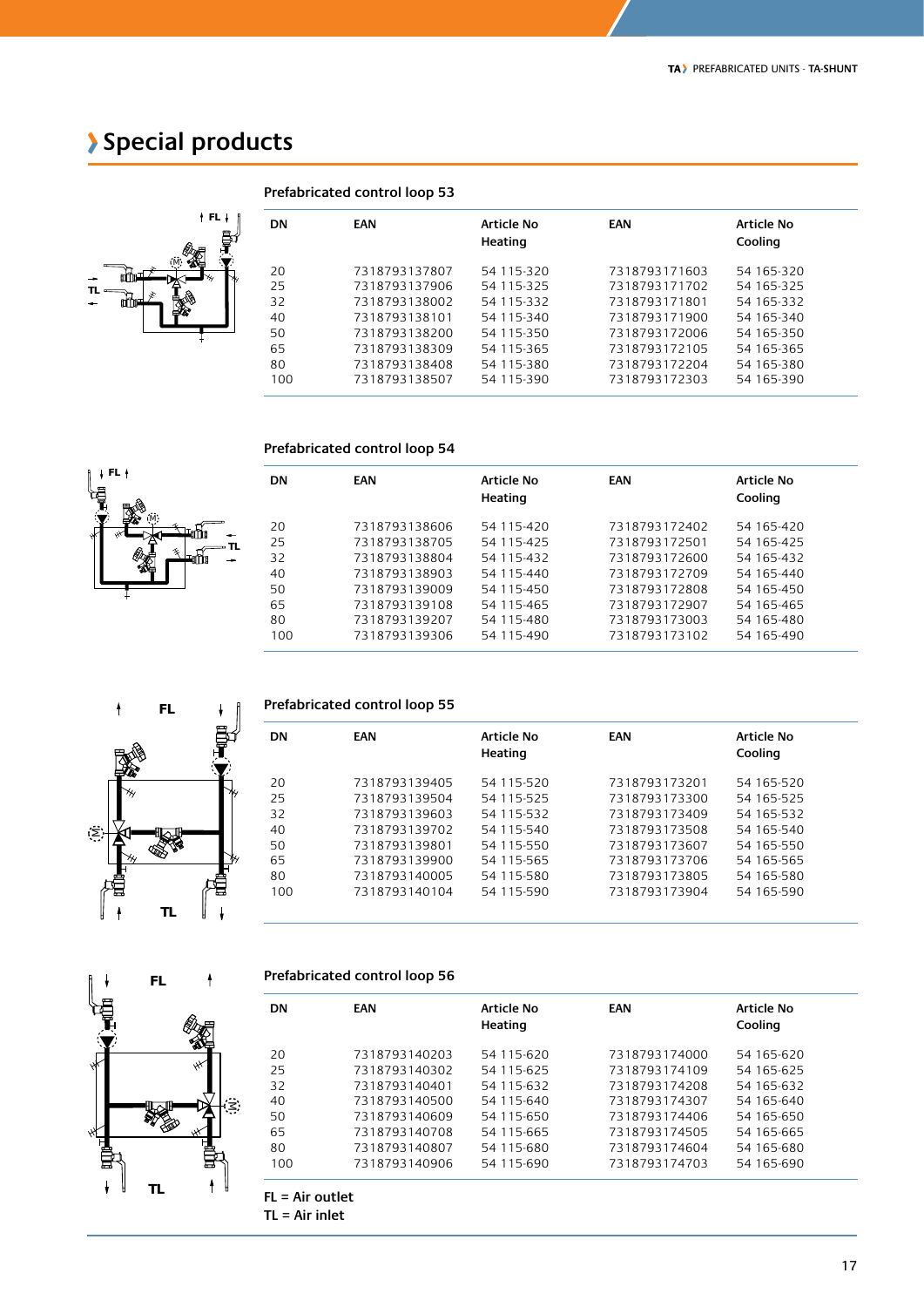### **Principle coupling 7**

**Variable flow in primary circuit and constant flow in secondary circuit. Stabilization of the differential pressure over a control valve**

#### **TA-SHUNT connection procedure 71, 72, 73, 74, 75 and 76.**

For installations connected to **district heating networks** or other installations where low return temperature is required. The flow in the secondary circuit can be greater than or equal to the flow in the primary circuit. A 2-way control valve is located in the primary side return pipe.

Depending of the design of the plant, the available differential pressure across some circuits can vary significantly with the load. To keep the correct control valve characteristic in such a case, the differential pressure across the control valves can be kept almost constant by a STAP connected directly across each control valve. The control valve will not be over-sized and the authority is and will remain >0,7.

• STAP keeps Δp across the control valve stable, giving a valve authority >0,7.

- The Kvs of the control valve and the chosen  $\Delta p$  gives the design flow.
- STAD is used for flow measuring, shut-off and connection of the signal pipe.

For other connection procedures than those below - please contact closest sales office.





### **Standard products**

#### **Prefabricated control loop 71**

| Р.   | s | <b>DN</b> | <b>EAN</b>    | <b>Article No</b><br>Heating | <b>EAN</b>    | <b>Article No</b><br>Cooling |  |
|------|---|-----------|---------------|------------------------------|---------------|------------------------------|--|
|      | ᇦ | 20        |               | 54 117-120                   | 7318793872104 | 54 167-120                   |  |
| a (1 |   | 25        | 7318793872807 | 54 117-125                   | 7318793872005 | 54 167-125                   |  |
|      |   | 32        | 7318793872708 | 54 117-132                   | 7318793871909 | 54 167-132                   |  |
|      |   | 40        | 7318793872609 | 54 117-140                   | 7318793871800 | 54 167-140                   |  |
|      |   | 50        | 7318793872500 | 54 117-150                   | 7318793871701 | 54 167-150                   |  |
|      |   | 65        | 7318793872401 | 54 117-165                   | 7318793871602 | 54 167-165                   |  |
|      |   | 80        | 7318793872302 | 54 117-180                   | 7318793871503 | 54 167-180                   |  |
|      |   | 100       | 7318793872203 | 54 117-190                   | 7318793871404 | 54 167-190                   |  |
|      |   |           |               |                              |               |                              |  |

#### **Prefabricated control loop 72**

| <b>DN</b> | <b>EAN</b>    | <b>Article No</b><br>Heating | <b>EAN</b>    | Article No<br>Cooling |
|-----------|---------------|------------------------------|---------------|-----------------------|
|           |               |                              |               |                       |
| 20        | 7318793874405 | 54 117-220                   | 7318793873606 | 54 167-220            |
| 25        | 7318793874306 | 54 117-225                   | 7318793873507 | 54 167-225            |
| 32        | 7318793874207 | 54 117-232                   | 7318793873408 | 54 167-232            |
| 40        | 7318793874108 | 54 117-240                   | 7318793873309 | 54 167-240            |
| 50        | 7318793874009 | 54 117-250                   | 7318793873200 | 54 167-250            |
| 65        | 7318793873903 | 54 117-265                   | 7318793873101 | 54 167-265            |
| 80        | 7318793873804 | 54 117-280                   | 7318793873002 | 54 167-280            |
| 100       | 7318793873705 | 54 117-290                   | 7318793872906 | 54 167-290            |

**S = Secondary side**

⋝

**S P**

M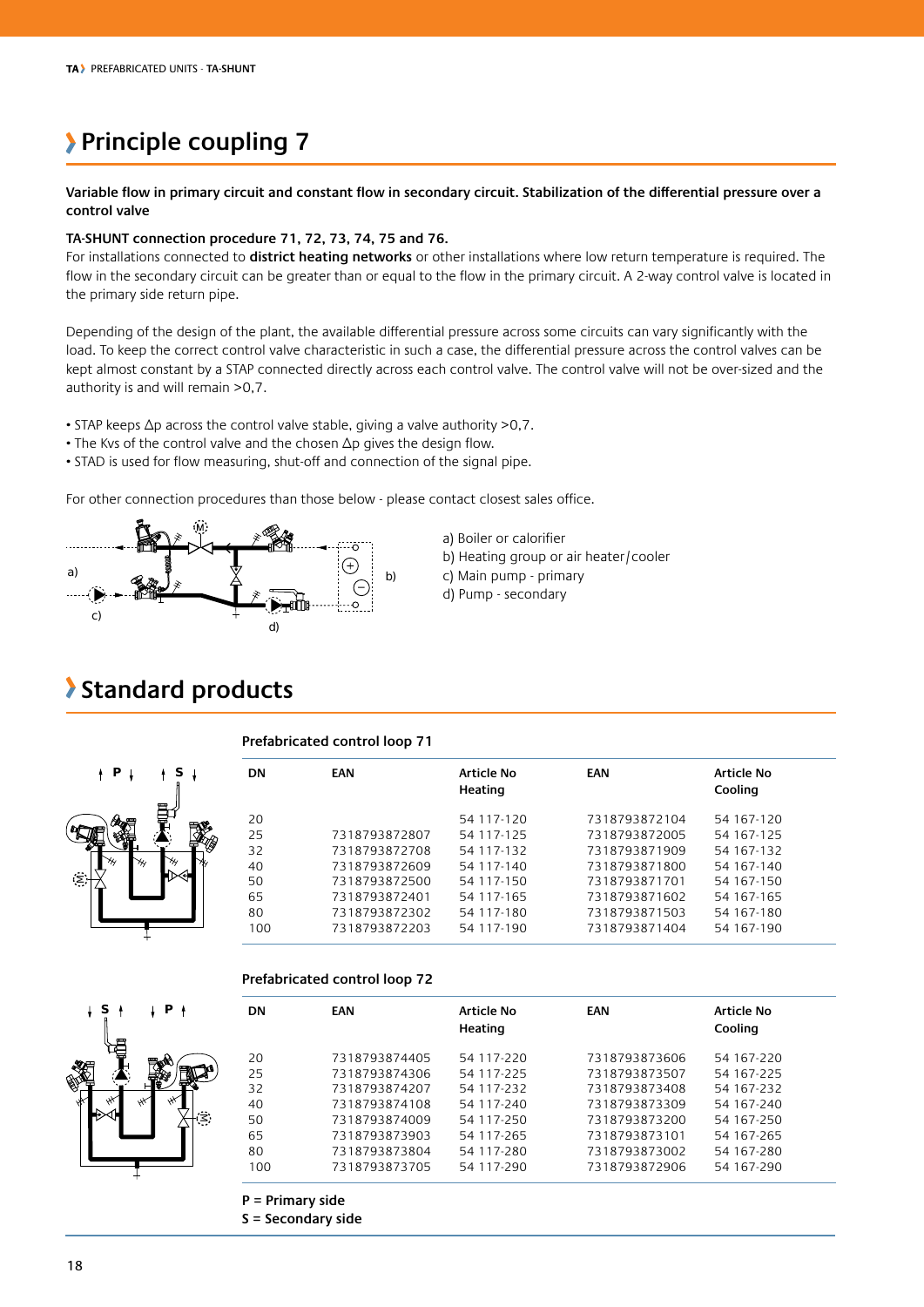### **Special products**



**S**

M

M

**S**

**P**

| <b>DN</b> | <b>EAN</b>    | Article No<br>Heating | EAN           | Article No<br>Cooling |  |
|-----------|---------------|-----------------------|---------------|-----------------------|--|
| 20        | 7318793876003 | 54 117-320            | 7318793875204 | 54 167-320            |  |
| 25        | 7318793875907 | 54 117-325            | 7318793875105 | 54 167-325            |  |
| 32        | 7318793875808 | 54 117-332            | 7318793875006 | 54 167-332            |  |
| 40        | 7318793875709 | 54 117-340            | 7318793874900 | 54 167-340            |  |
| 50        | 7318793875600 | 54 117-350            | 7318793874801 | 54 167-350            |  |
| 65        | 7318793875501 | 54 117-365            | 7318793874702 | 54 167-365            |  |
| 80        | 7318793875402 | 54 117-380            | 7318793874603 | 54 167-380            |  |
| 100       | 7318793875303 | 54 117-390            | 7318793874504 | 54 167-390            |  |
|           |               |                       |               |                       |  |

### **Prefabricated control loop 73**

#### **Prefabricated control loop 74**

| <b>DN</b> | <b>EAN</b>    | Article No<br>Heating | EAN           | Article No<br>Cooling |
|-----------|---------------|-----------------------|---------------|-----------------------|
| 20        | 7318793877604 | 54 117-420            | 7318793876805 | 54 167-420            |
| 25        | 7318793877505 | 54 117-425            | 7318793876706 | 54 167-425            |
| 32        | 7318793877406 | 54 117-432            | 7318793876607 | 54 167-432            |
| 40        | 7318793877307 | 54 117-440            | 7318793876508 | 54 167-440            |
| 50        | 7318793877208 | 54 117-450            | 7318793876409 | 54 167-450            |
| 65        | 7318793877109 | 54 117-465            | 7318793876300 | 54 167-465            |
| 80        | 7318793877000 | 54 117-480            | 7318793876201 | 54 167-480            |
| 100       | 7318793876904 | 54 117-490            | 7318793876102 | 54 167-490            |

#### **Prefabricated control loop 75**

| <b>DN</b> | <b>EAN</b>    | <b>Article No</b><br>Heating | EAN           | <b>Article No</b><br>Cooling |  |
|-----------|---------------|------------------------------|---------------|------------------------------|--|
| 20        | 7318793879202 | 54 117-520                   | 7318793878403 | 54 167-520                   |  |
| 25        | 7318793879103 | 54 117-525                   | 7318793878304 | 54 167-525                   |  |
| 32        | 7318793879004 | 54 117-532                   | 7318793878205 | 54 167-532                   |  |
| 40        | 7318793878908 | 54 117-540                   | 7318793878106 | 54 167-540                   |  |
| 50        | 7318793878809 | 54 117-550                   | 7318793878007 | 54 167-550                   |  |
| 65        | 7318793878700 | 54 117-565                   | 7318793877901 | 54 167-565                   |  |
| 80        | 7318793878601 | 54 117-580                   | 7318793877802 | 54 167-580                   |  |
| 100       | 7318793878502 | 54 117-590                   | 7318793877703 | 54 167-590                   |  |
|           |               |                              |               |                              |  |

#### **Prefabricated control loop 76**

| <b>DN</b> | <b>EAN</b>    | <b>Article No</b><br>Heating | EAN           | <b>Article No</b><br>Cooling |
|-----------|---------------|------------------------------|---------------|------------------------------|
| 20        | 7318793880802 | 54 117-620                   | 7318793880000 | 54 167-620                   |
| 25        | 7318793880703 | 54 117-625                   | 7318793879905 | 54 167-625                   |
| 32        | 7318793880604 | 54 117-632                   | 7318793879806 | 54 167-632                   |
| 40        | 7318793880505 | 54 117-640                   | 7318793879707 | 54 167-640                   |
| 50        | 7318793880406 | 54 117-650                   | 7318793879608 | 54 167-650                   |
| 65        | 7318793880307 | 54 117-665                   | 7318793879509 | 54 167-665                   |
| 80        | 7318793880208 | 54 117-680                   | 7318793879400 | 54 167-680                   |
| 100       | 7318793880109 | 54 117-690                   | 7318793879301 | 54 167-690                   |



**P**

**P = Primary side**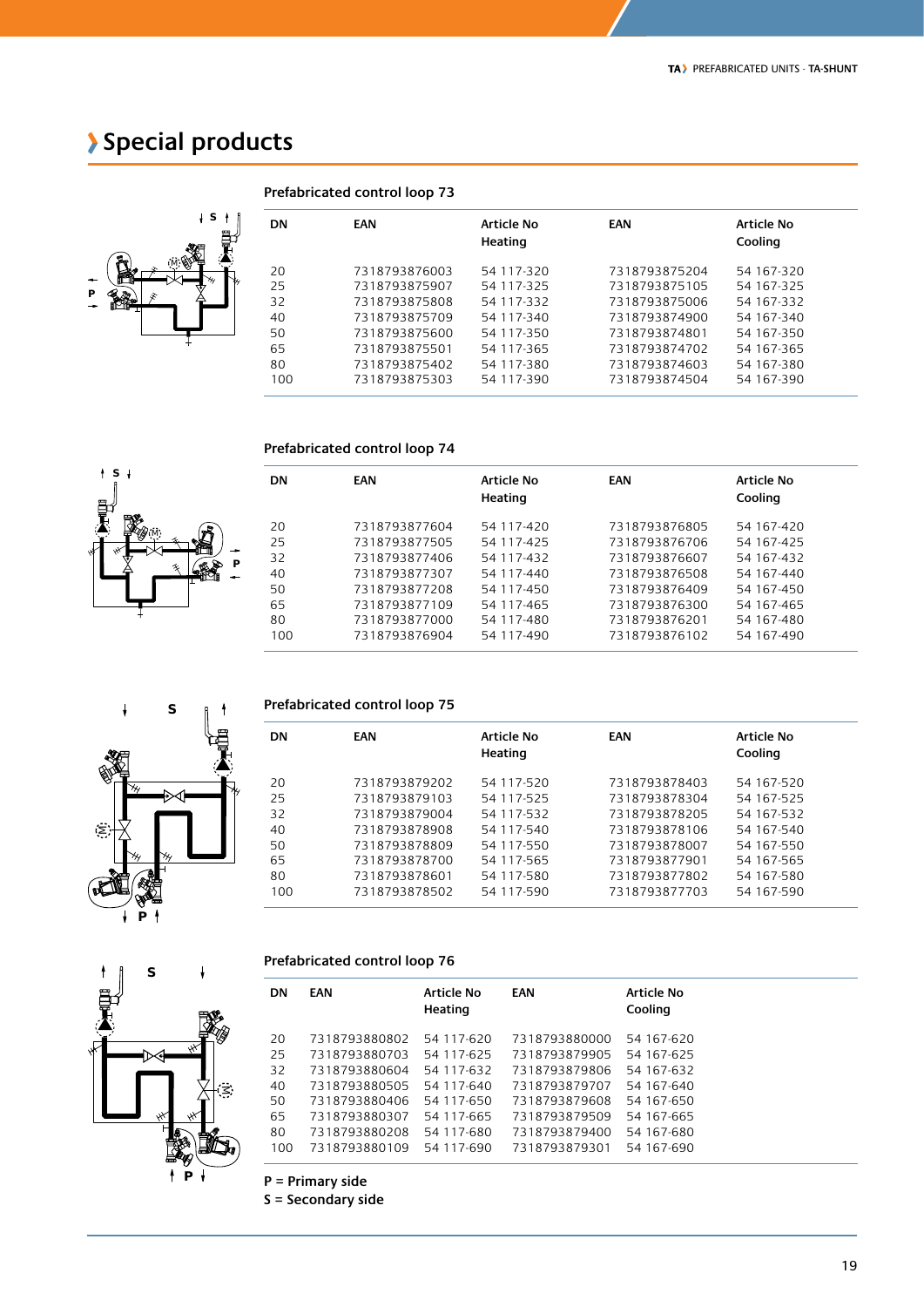### **Diagram DN 20: Principle coupling 1-5**

**- - - - - -** = **Pressure drop with fully open balancing valve across Secondary circuit** Principle coupling 1, 2 and 5.  **Primary circuit** Principle coupling 3, 4 and 6.

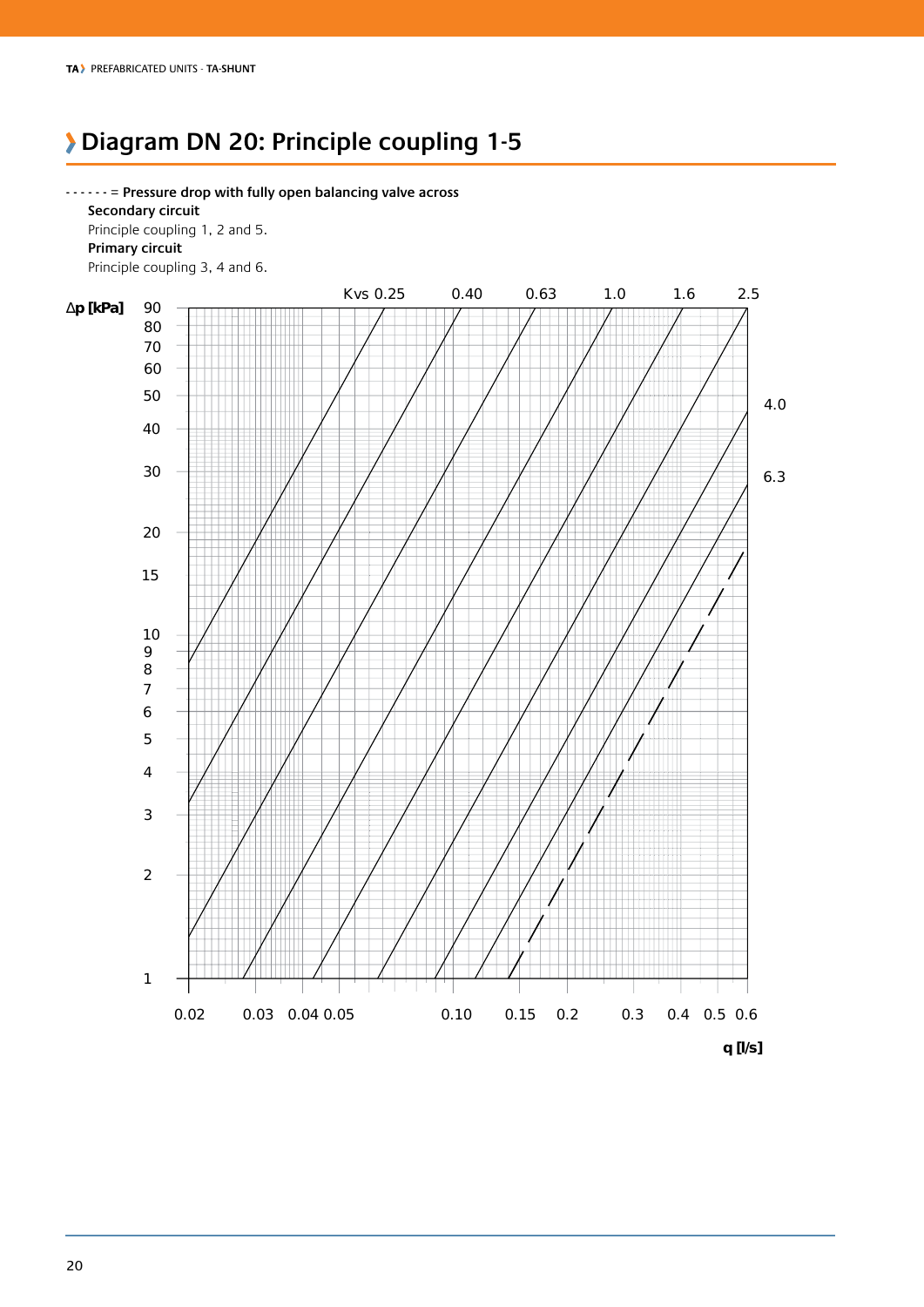### **Diagram DN 20: Principle coupling 7**



**- - - - - -** = **Pressure drop with fully open balancing valve across secondary circuit.**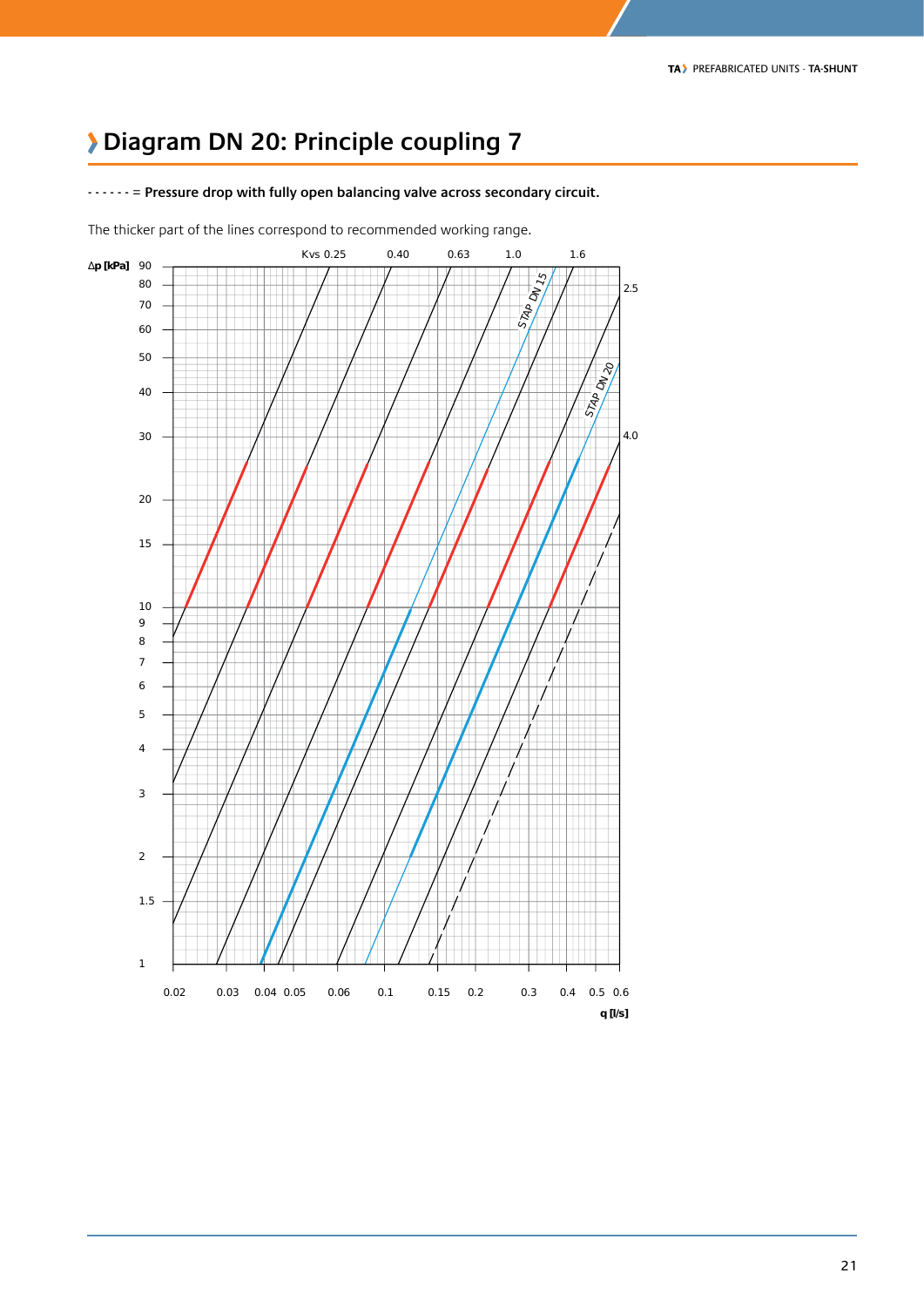### **Diagram DN 25: Principle coupling 1-5**

#### **- - - - - -** = **Pressure drop with fully open balancing valve across**

 **Secondary circuit** Principle coupling 1, 2 and 5.  **Primary circuit**

Principle coupling 3, 4 and 6.

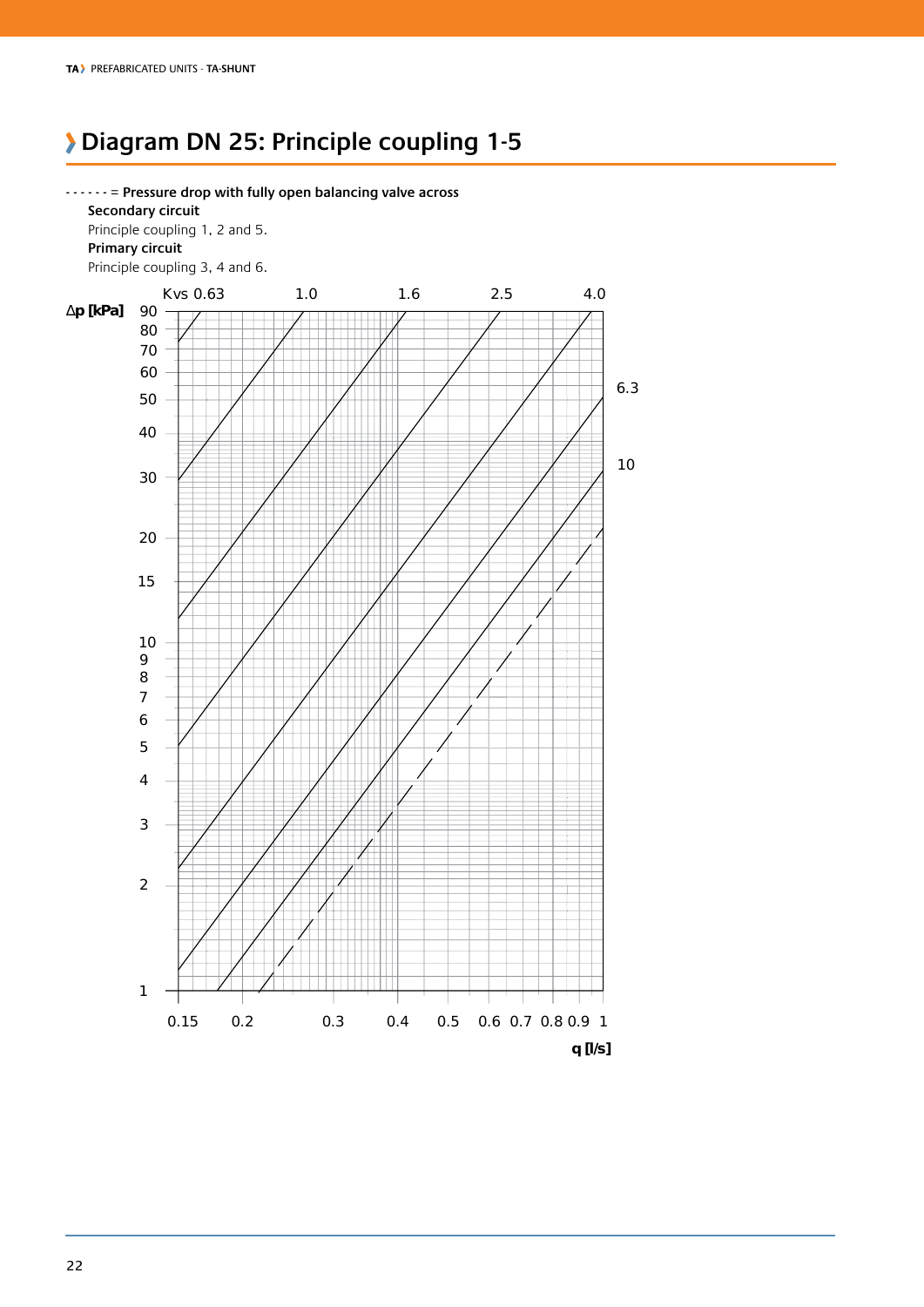### **Diagram DN 25: Principle coupling 7**

**- - - - - -** = **Pressure drop with fully open balancing valve across secondary circuit.**

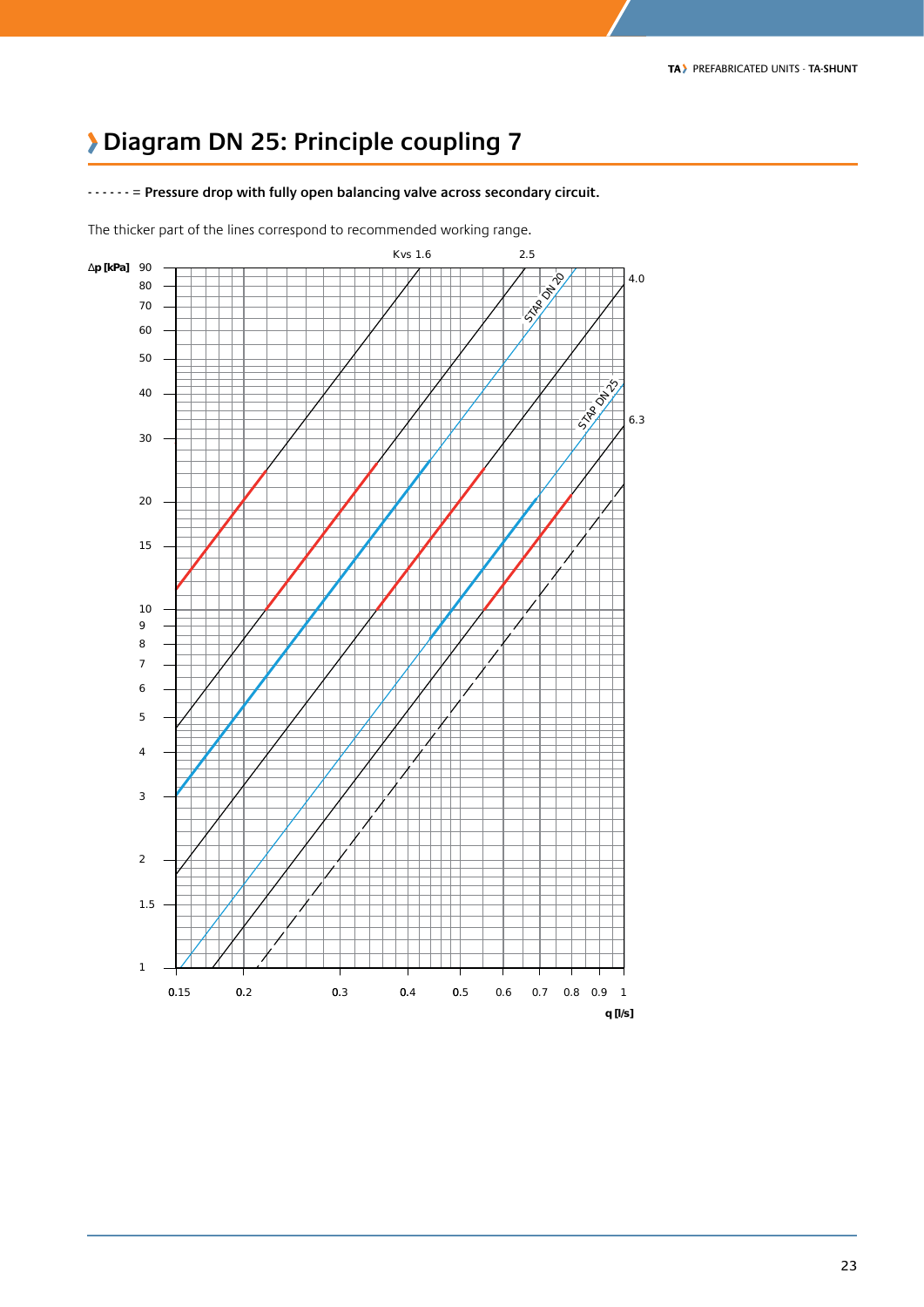### **Diagram DN 32: Principle coupling 1-5**

**- - - - - -** = **Pressure drop with fully open balancing valve across** 

 **Secondary circuit** Principle coupling 1, 2 and 5.  **Primary circuit** Principle coupling 3, 4 and 6. ∆**p [kPa]** 90 0.3 0.4 0.5 0.6 0.8 1 1.5 2 **q [l/s]** Kvs 2.5 4.0 6.3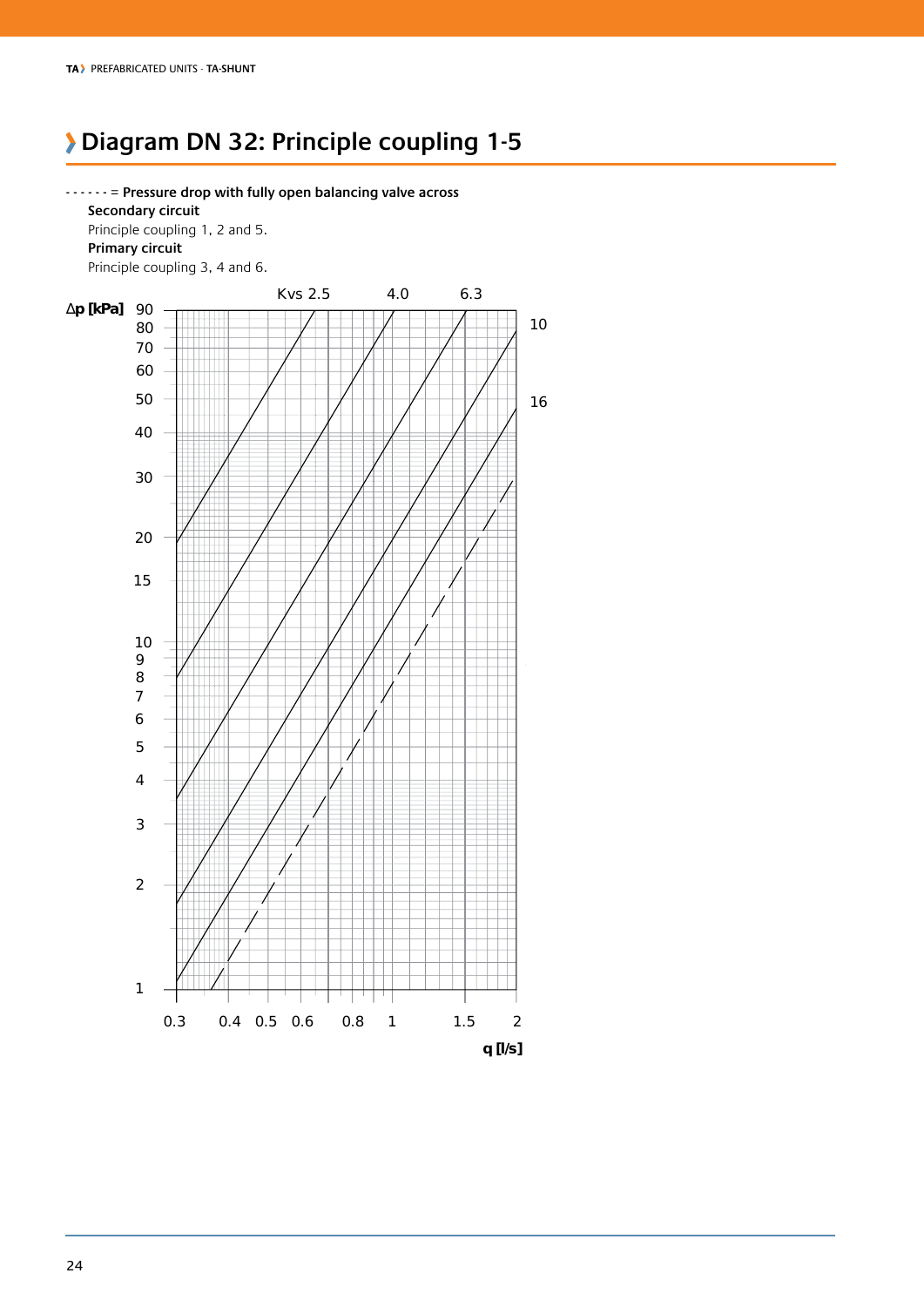### **Diagram DN 32: Principle coupling 7**

**- - - - - -** = **Pressure drop with fully open balancing valve across secondary circuit.**

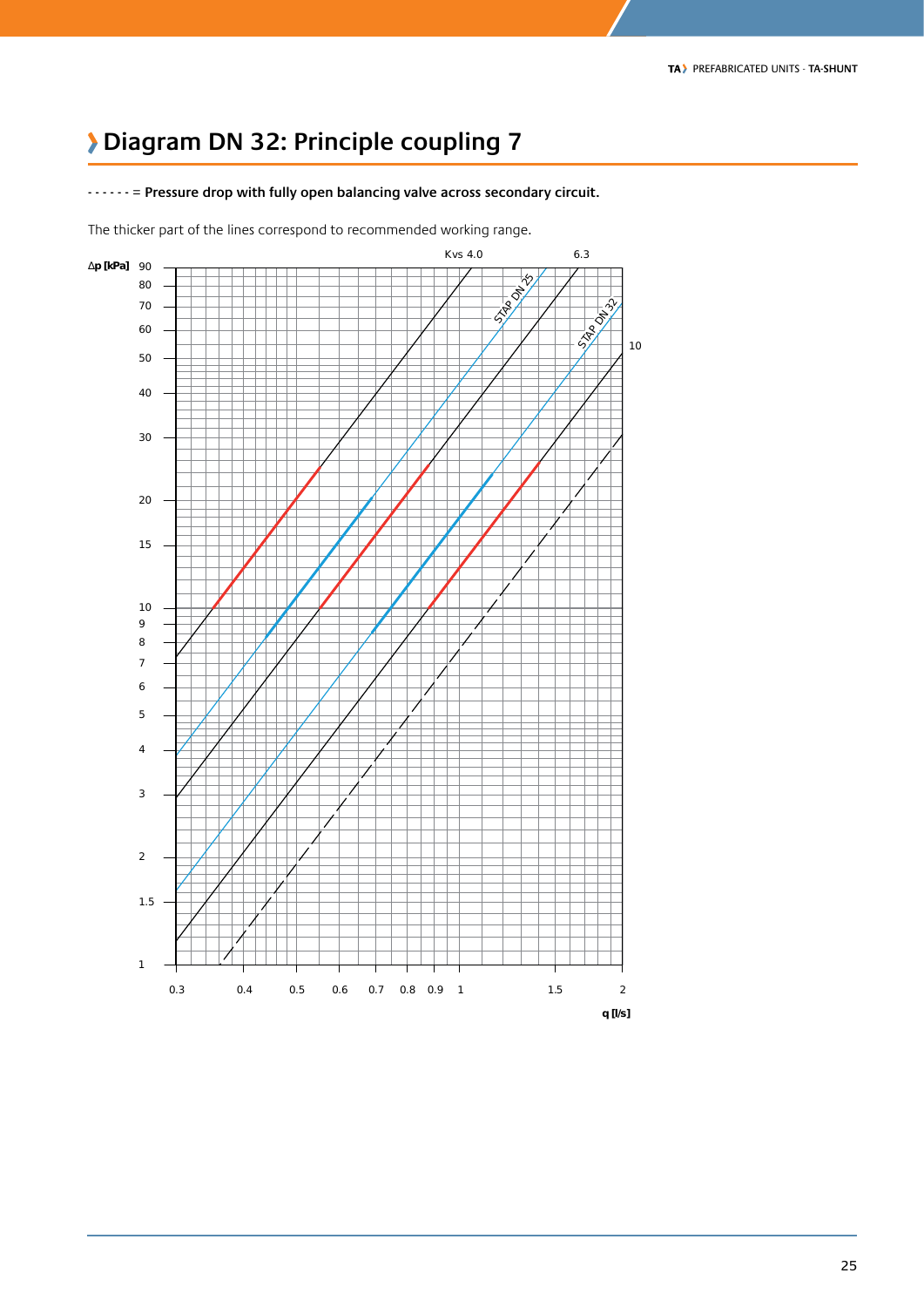### **Diagram DN 40: Principle coupling 1-5**

**- - - - - -** = **Pressure drop with fully open balancing valve across** 

 **Secondary circuit** Principle coupling 1, 2 and 5.  **Primary circuit** Principle coupling 3, 4 and 6. Kvs 4.0 6.3 10 ∆**p [kPa]** 90 L 0.5 0.6 0.8 1 1.5 2 2.5 **q [l/s]**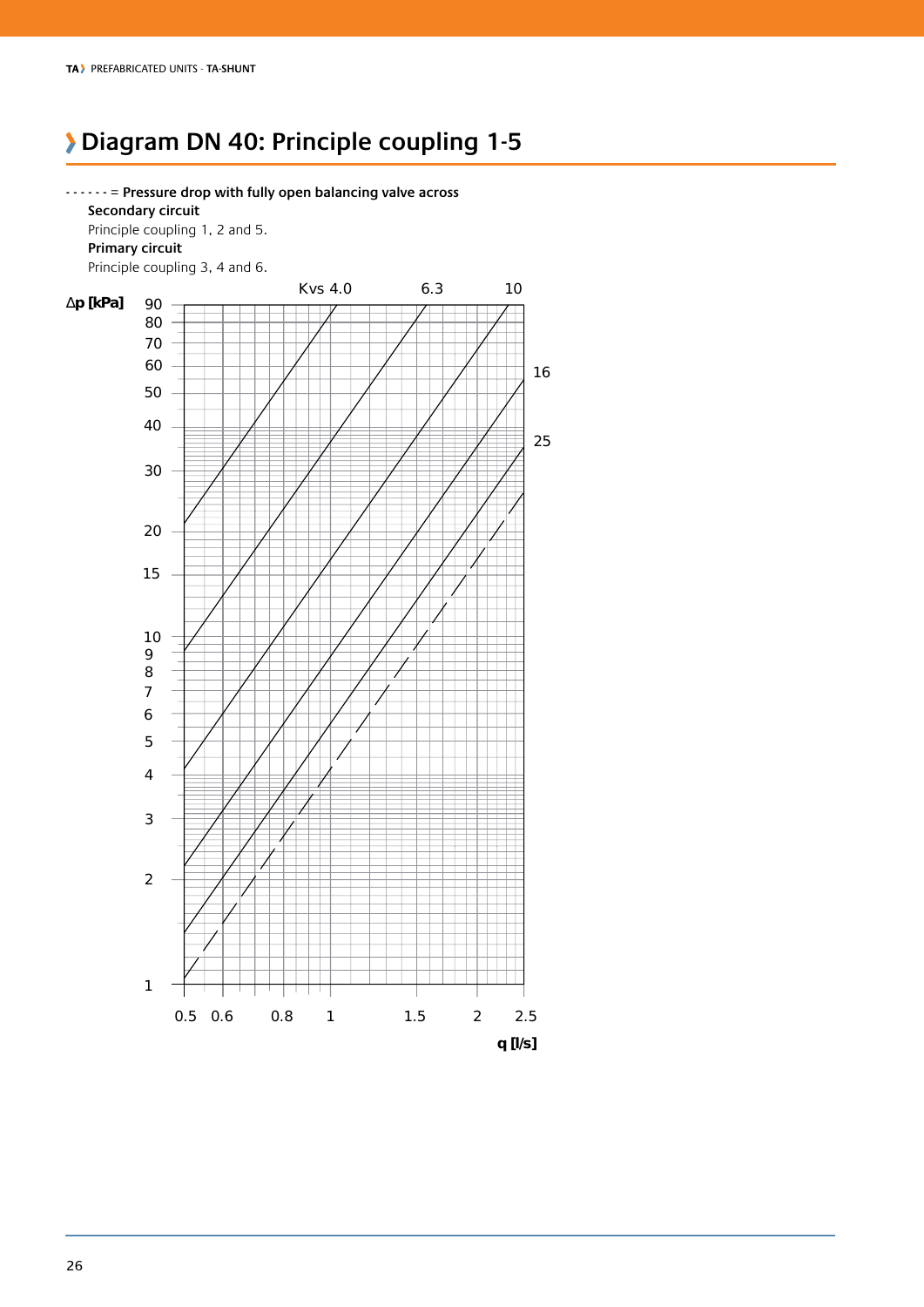### **Diagram DN 40: Principle coupling 7**

**- - - - - -** = **Pressure drop with fully open balancing valve across secondary circuit.**

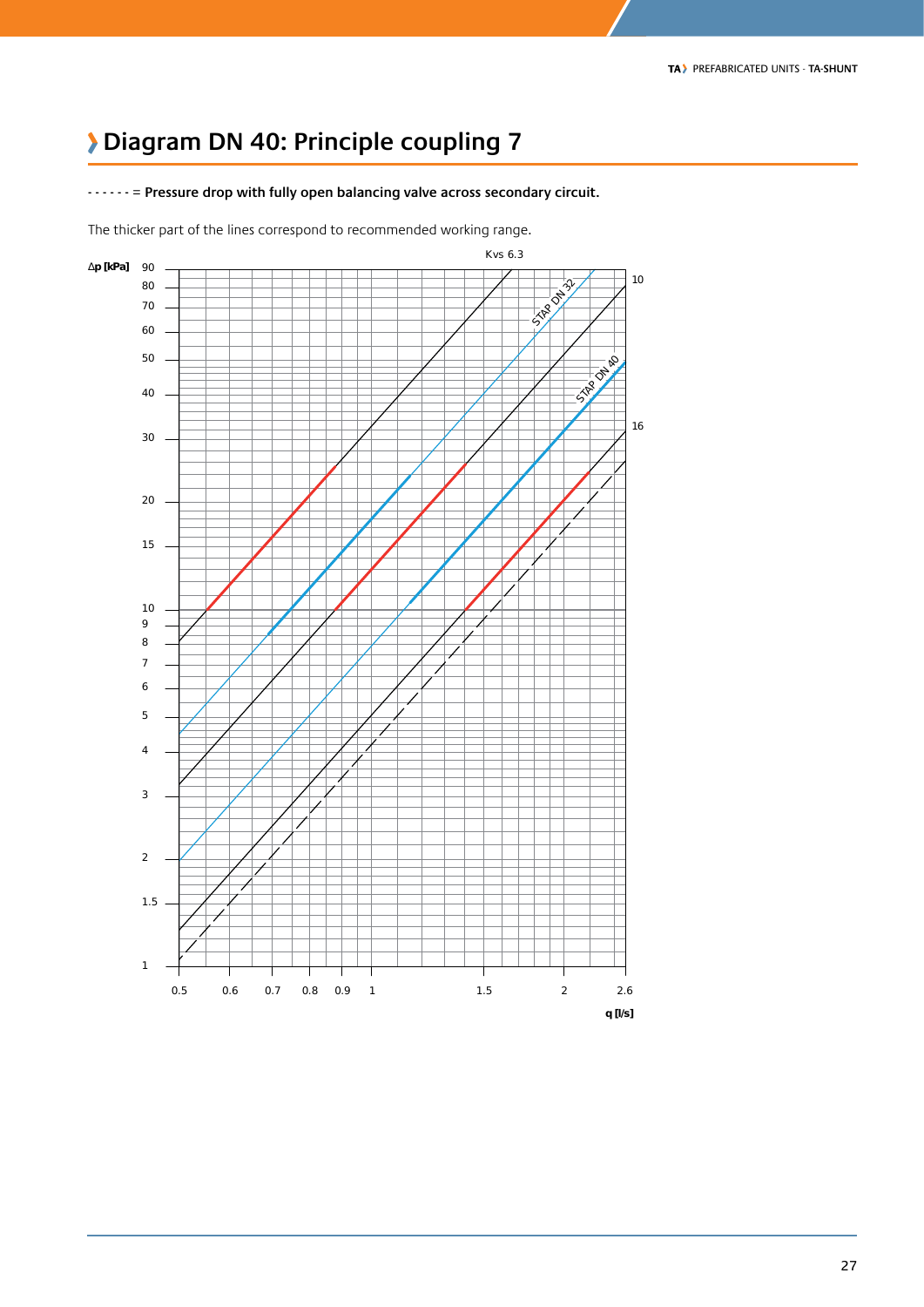### **Diagram DN 50: Principle coupling 1-5**

**- - - - - -** = **Pressure drop with fully open balancing valve across Secondary circuit** Principle coupling 1, 2 and 5.  **Primary circuit**

Principle coupling 3, 4 and 6.

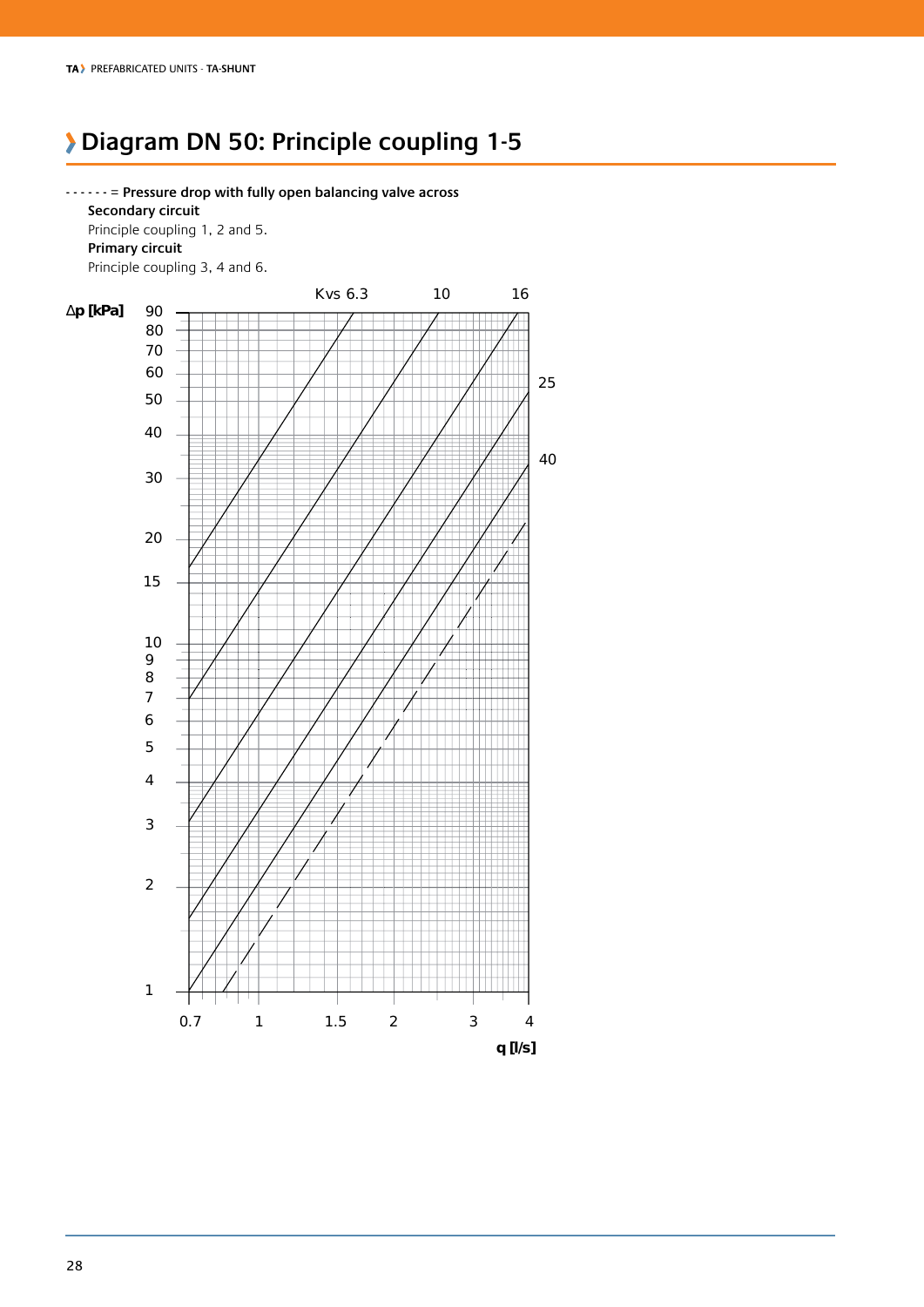### **Diagram DN 50: Principle coupling 7**

**- - - - - -** = **Pressure drop with fully open balancing valve across secondary circuit.**

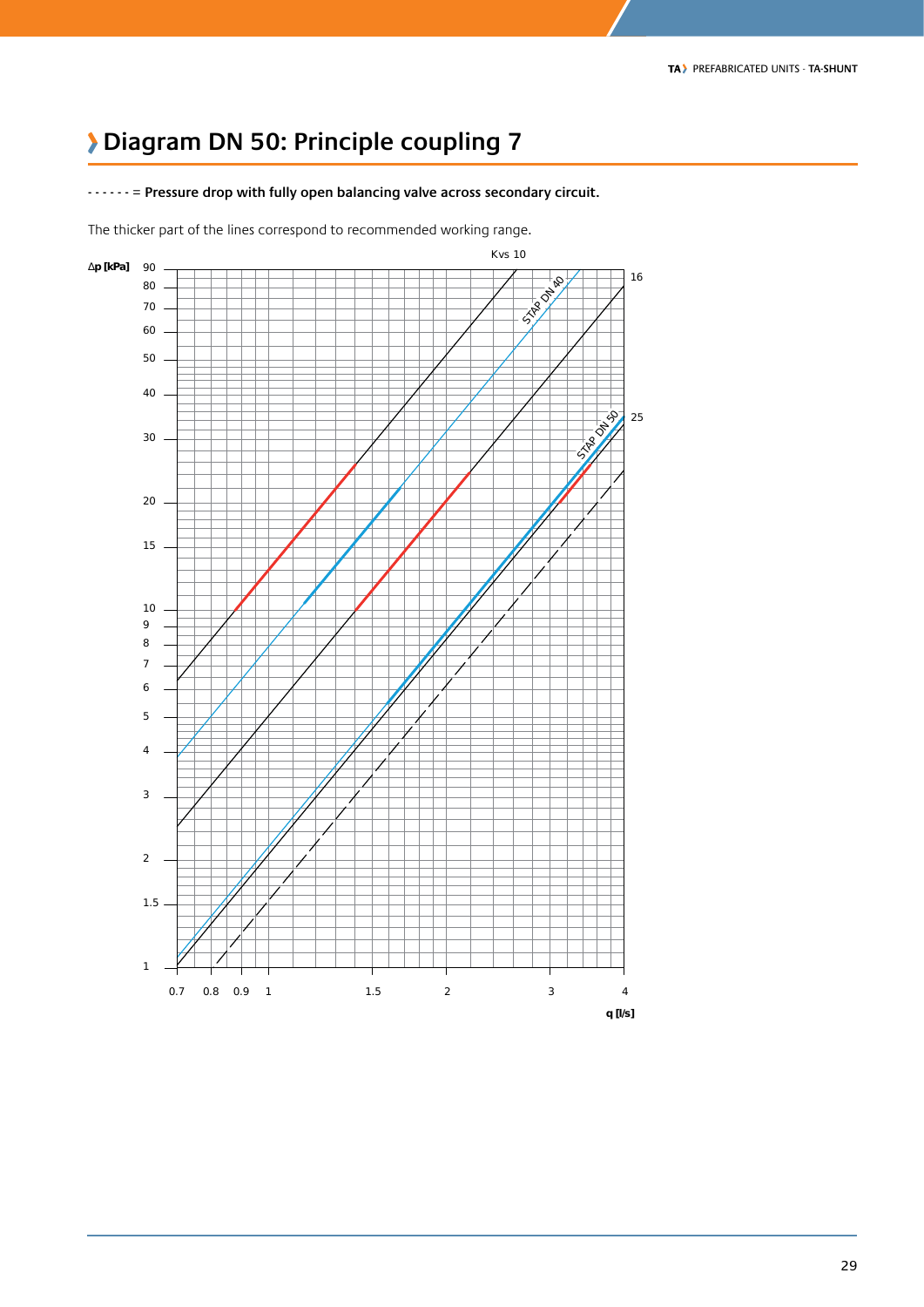### **Diagram DN 65: Principle coupling 1-5**

**- - - - - -** = **Pressure drop with fully open balancing valve across Secondary circuit** Principle coupling 1, 2 and 5.  **Primary circuit**

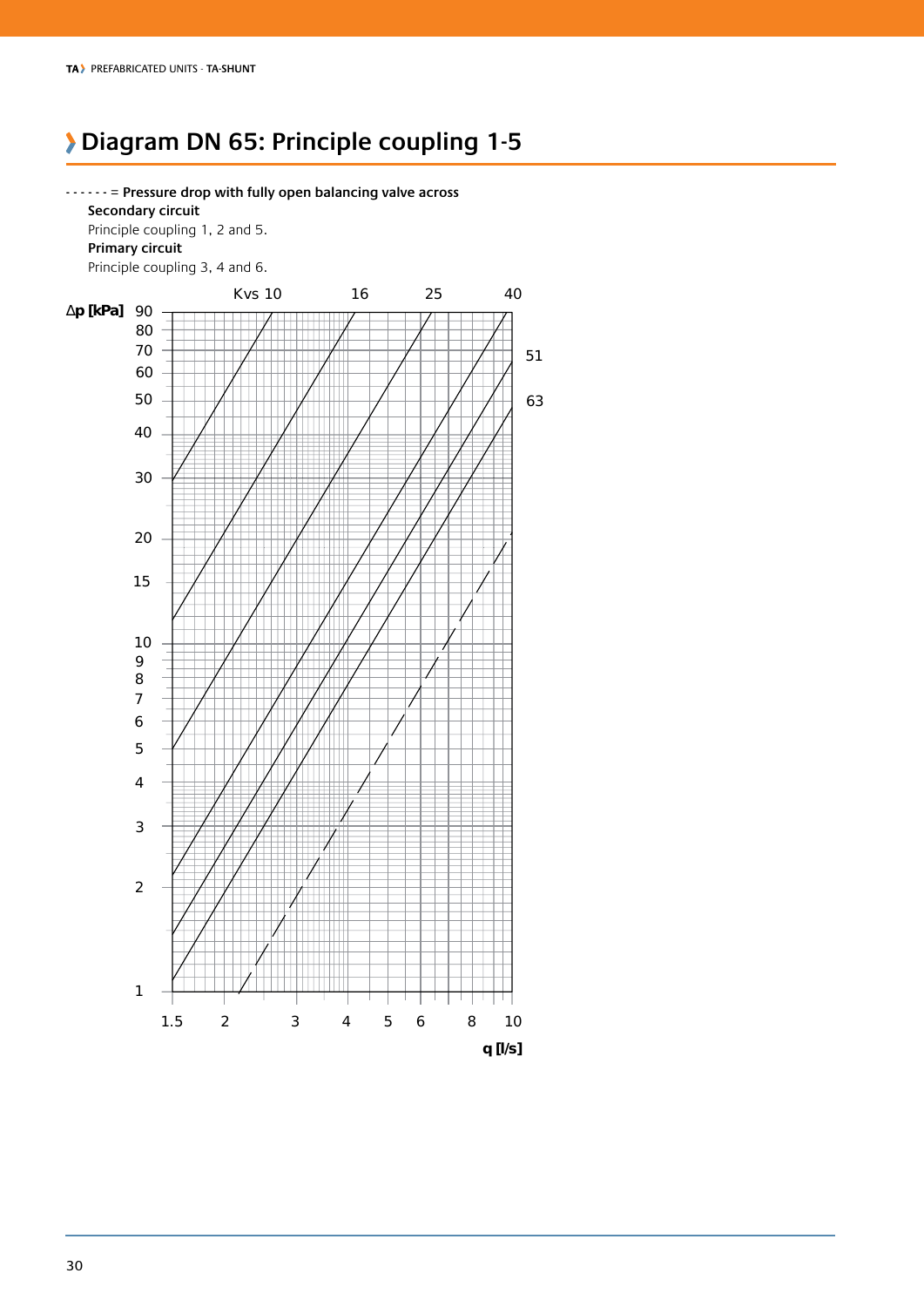### **Diagram DN 65: Principle coupling 7**

**- - - - - -** = **Pressure drop with fully open balancing valve across secondary circuit.**

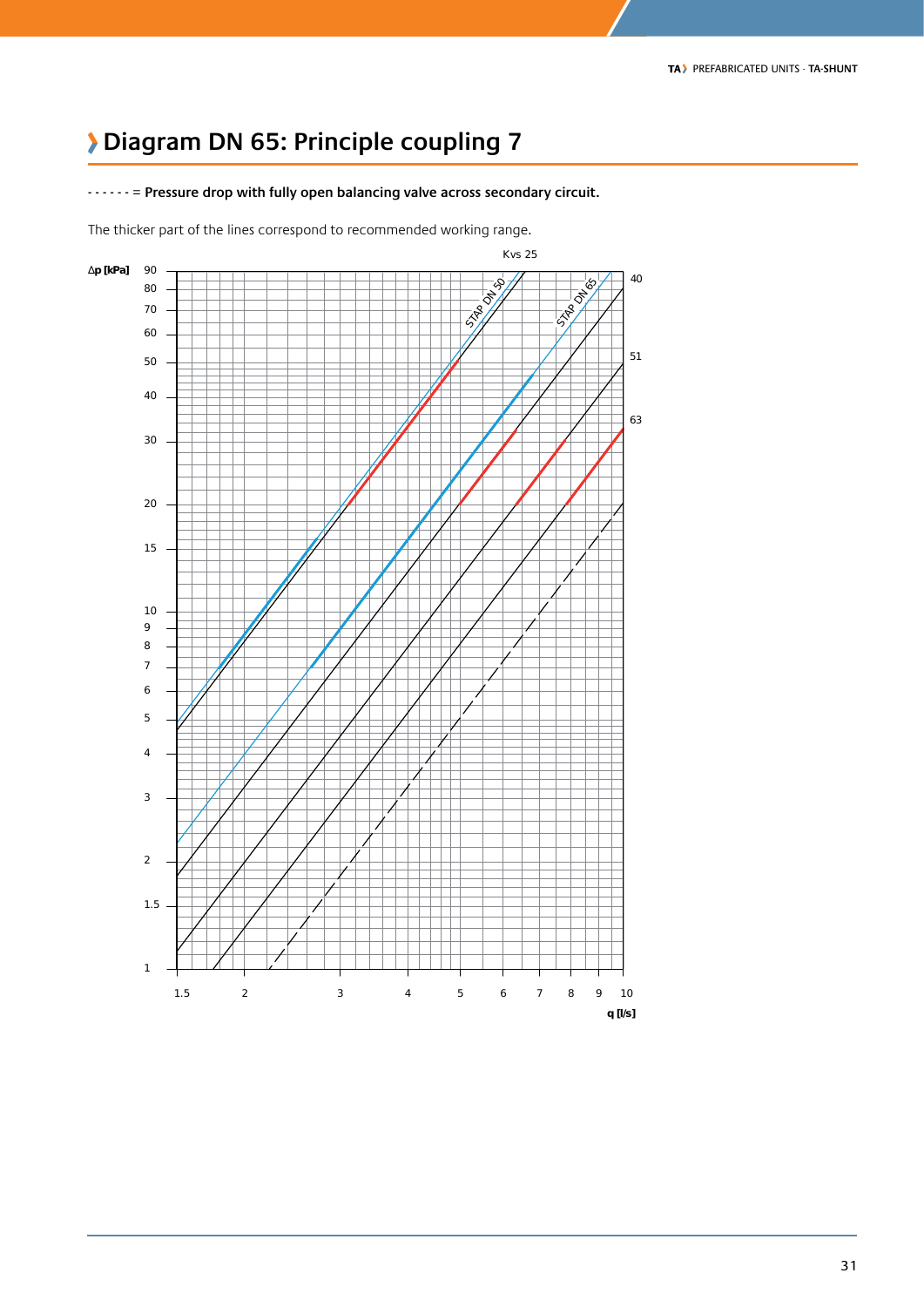### **Diagram DN 80: Principle coupling 1-5**

**- - - - - -** = **Pressure drop with fully open balancing valve across Secondary circuit** Principle coupling 1, 2 and 5.  **Primary circuit** Principle coupling 3, 4 and 6.

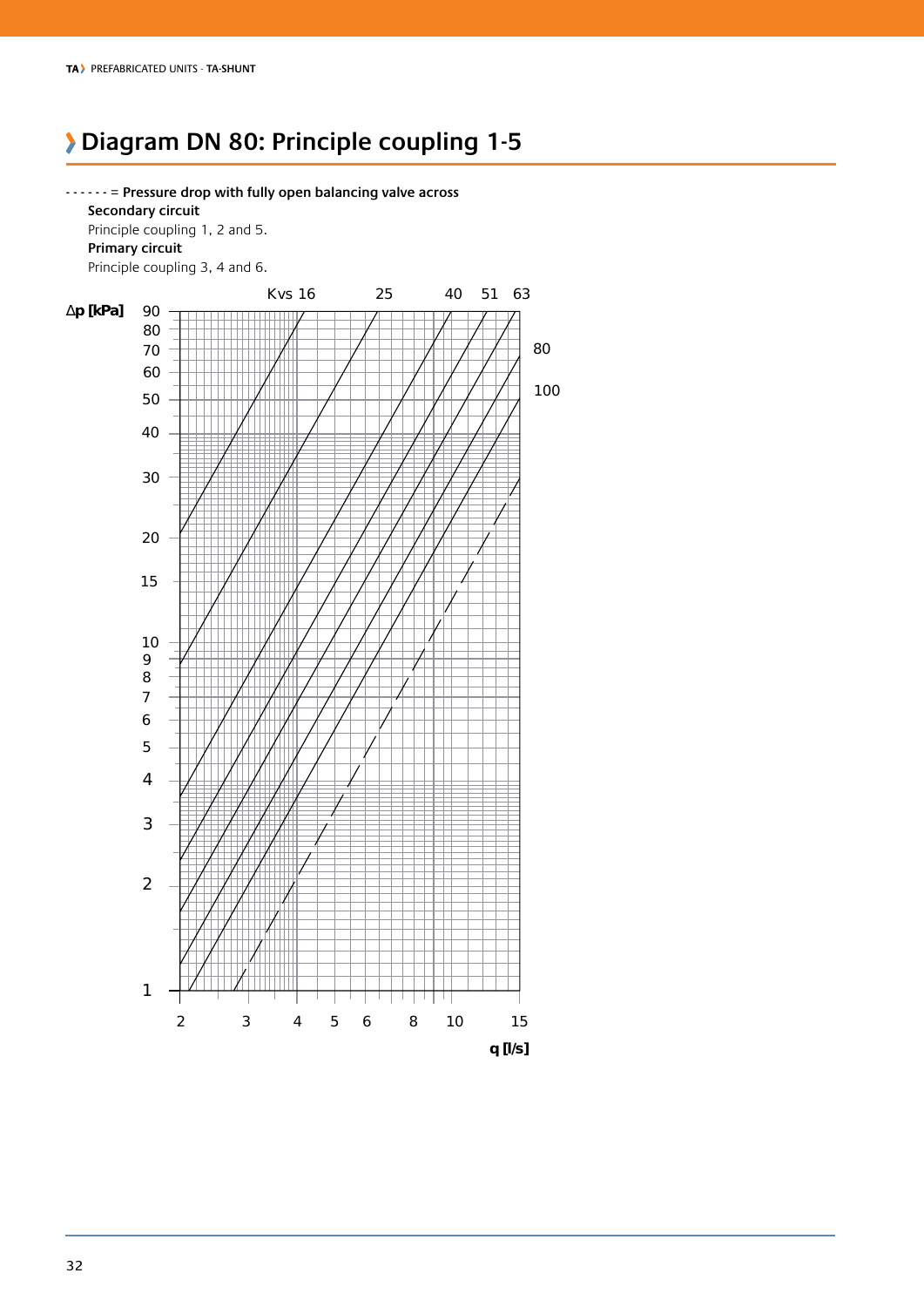### **Diagram DN 80: Principle coupling 7**



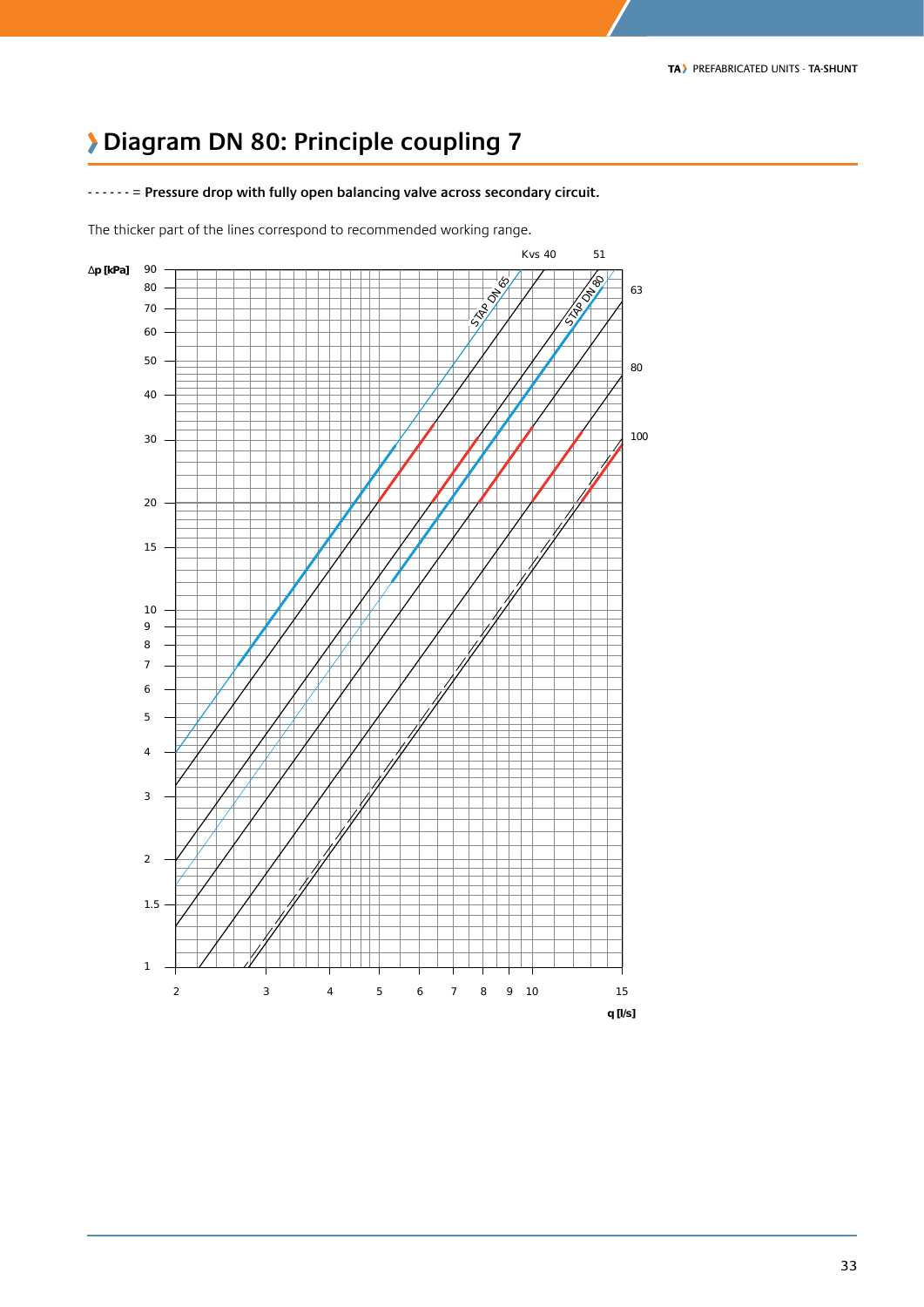### **Diagram DN 100: Principle coupling 1-5**

**- - - - - -** = **Pressure drop with fully open balancing valve across Secondary circuit** Principle coupling 1, 2 and 5.  **Primary circuit** Principle coupling 3, 4 and 6.